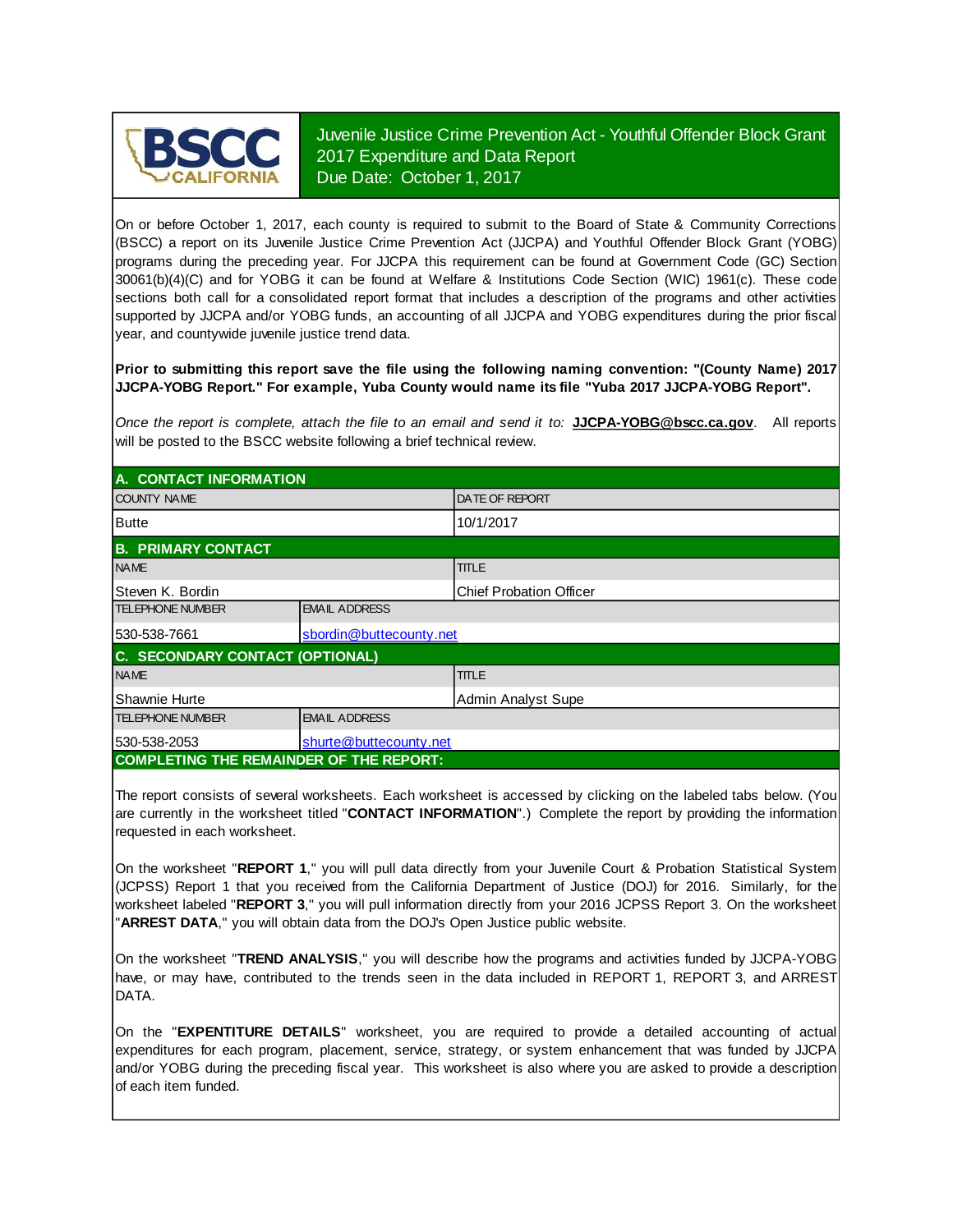### **COUNTYWIDE JUVENILE JUSTICE DATA for:** *Butte*

*In the blank boxes below, enter the data from your Report 1 received from DOJ as titled below:*

**Referrals of Juveniles to Probation Departments for Delinquent Acts, January 1 - December 31, 2016 Age by Referral Type, Gender, Race/Ethnic Group, Referral Source, Detention, Prosecutor Action, and Probation Department Disposition**

**Report 1**

#### **Probation Department Disposition**

| <b>Informal Probation</b> |    |
|---------------------------|----|
| <b>Diversions</b>         | 14 |
| <b>Petitions Filed</b>    |    |

### **Gender (OPTIONAL)**

| <b>Male</b>  |  |
|--------------|--|
| Female       |  |
| <b>TOTAL</b> |  |

### **Race/Ethnic Group (OPTIONAL)**

| <b>Hispanic</b>         |  |
|-------------------------|--|
| White                   |  |
| <b>Black</b>            |  |
| Asian                   |  |
| <b>Pacific Islander</b> |  |
| Indian                  |  |
| <b>Unknown</b>          |  |
| <b>TOTAL</b>            |  |

**Please use this space to explain any exceptions and/or anomalies in the data reported above:**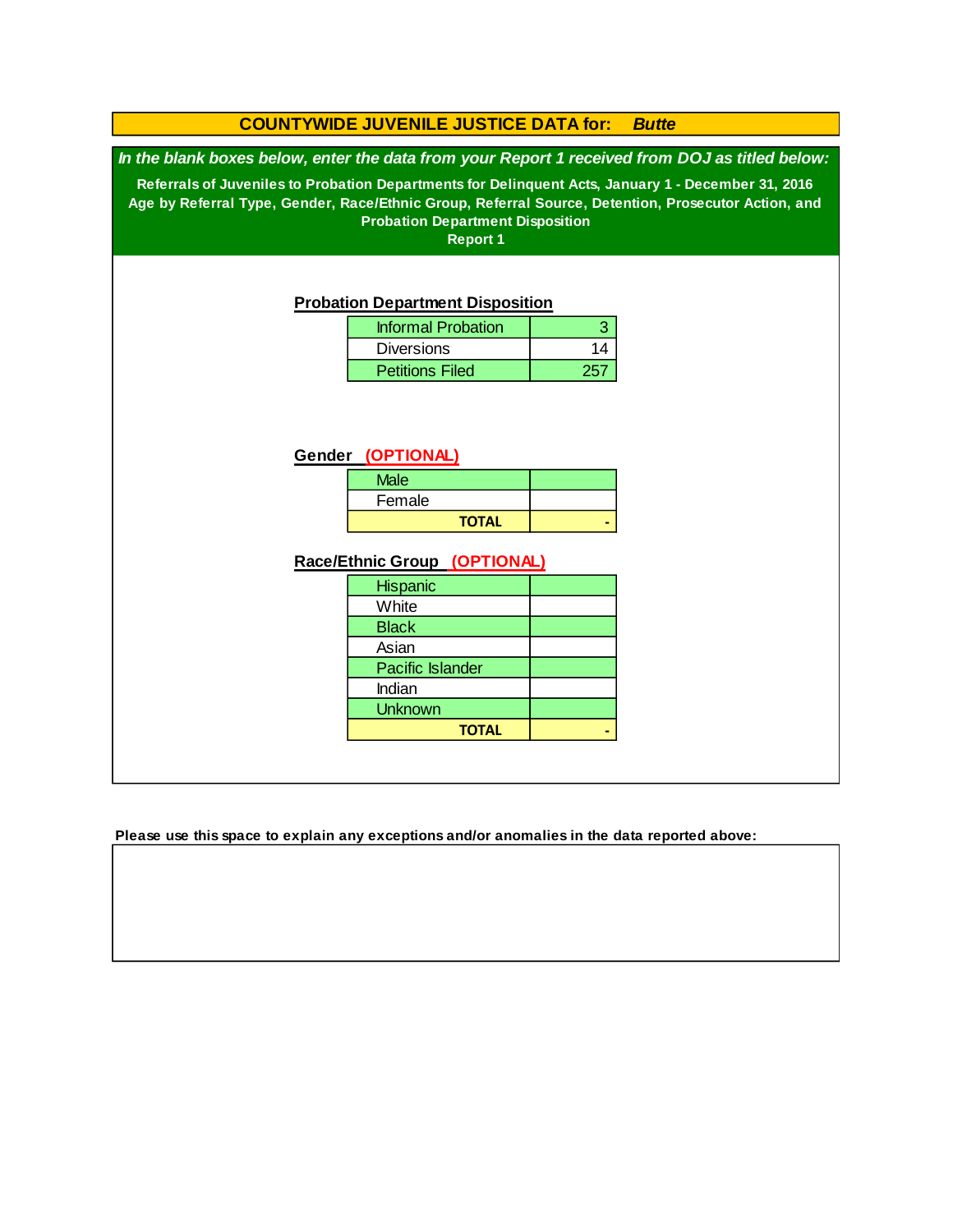| <b>COUNTYWIDE JUVENILE JUSTICE DATA for:</b><br><b>Butte</b> |                                                                                                                                                                                                            |              |                |  |
|--------------------------------------------------------------|------------------------------------------------------------------------------------------------------------------------------------------------------------------------------------------------------------|--------------|----------------|--|
|                                                              | In the blank boxes below, enter the data from your Report 3 received from DOJ as titled below:<br>Juvenile Court Dispositions Resulting From Petitions for Delinquesnt Acts, January 1 - December 31, 2016 |              |                |  |
|                                                              | Age by Petition Type, Sex, Race/Ethnic Group, Defense Representation, Court Disposition and Wardship Placement                                                                                             |              |                |  |
|                                                              | <b>Report 3</b>                                                                                                                                                                                            |              |                |  |
| <b>Petition Type</b>                                         |                                                                                                                                                                                                            |              |                |  |
|                                                              | <b>New</b>                                                                                                                                                                                                 |              | 148            |  |
|                                                              | Subsequent                                                                                                                                                                                                 |              | 109            |  |
|                                                              |                                                                                                                                                                                                            | <b>TOTAL</b> | 257            |  |
|                                                              | <b>Court Disposition</b>                                                                                                                                                                                   |              |                |  |
|                                                              | <b>Informal Probation</b>                                                                                                                                                                                  |              | 34             |  |
|                                                              | Non-Ward Probation                                                                                                                                                                                         |              | $\overline{2}$ |  |
|                                                              | <b>Wardship Probation</b>                                                                                                                                                                                  |              | 144            |  |
|                                                              | Diversion                                                                                                                                                                                                  |              |                |  |
|                                                              | Deferred Entry of Judgement                                                                                                                                                                                |              | 67             |  |
|                                                              | <b>Wardship Placements</b>                                                                                                                                                                                 |              |                |  |
|                                                              | <b>Own/Relative's Home</b>                                                                                                                                                                                 |              | 62             |  |
|                                                              | Non-Secure County Facility                                                                                                                                                                                 |              |                |  |
|                                                              | <b>Secure County Facility</b>                                                                                                                                                                              |              | 46             |  |
|                                                              | Other Public Facility                                                                                                                                                                                      |              | 3              |  |
|                                                              | <b>Other Private Facillity</b>                                                                                                                                                                             |              | 1              |  |
|                                                              | Other                                                                                                                                                                                                      |              | 32             |  |
|                                                              | California Youth Authority*                                                                                                                                                                                |              |                |  |
|                                                              |                                                                                                                                                                                                            | <b>TOTAL</b> | 144            |  |
|                                                              | <b>Subsequent Actions</b>                                                                                                                                                                                  |              |                |  |
|                                                              | <b>Technical Violations</b>                                                                                                                                                                                |              |                |  |
|                                                              |                                                                                                                                                                                                            |              |                |  |
|                                                              |                                                                                                                                                                                                            |              |                |  |
|                                                              | Sex (OPTIONAL)                                                                                                                                                                                             |              |                |  |
|                                                              | <b>Male</b>                                                                                                                                                                                                |              |                |  |
|                                                              | Female                                                                                                                                                                                                     |              |                |  |
|                                                              |                                                                                                                                                                                                            | <b>TOTAL</b> |                |  |
|                                                              | Race/Ethnic Group (OPTIONAL)                                                                                                                                                                               |              |                |  |
|                                                              | Hispanic                                                                                                                                                                                                   |              |                |  |
|                                                              | White                                                                                                                                                                                                      |              |                |  |
|                                                              | <b>Black</b>                                                                                                                                                                                               |              |                |  |
|                                                              | Asian                                                                                                                                                                                                      |              |                |  |
|                                                              | Pacific Islander                                                                                                                                                                                           |              |                |  |
|                                                              | Indian                                                                                                                                                                                                     |              |                |  |
|                                                              | <b>Unknown</b>                                                                                                                                                                                             |              |                |  |
|                                                              |                                                                                                                                                                                                            | <b>TOTAL</b> |                |  |
|                                                              |                                                                                                                                                                                                            |              |                |  |

**Please use this space to explain any exceptions and/or anomalies in the data reported above:** 

\* The JCPSS reports show "California Youth Authority," however it is now called the "Division of Juvenile Justice."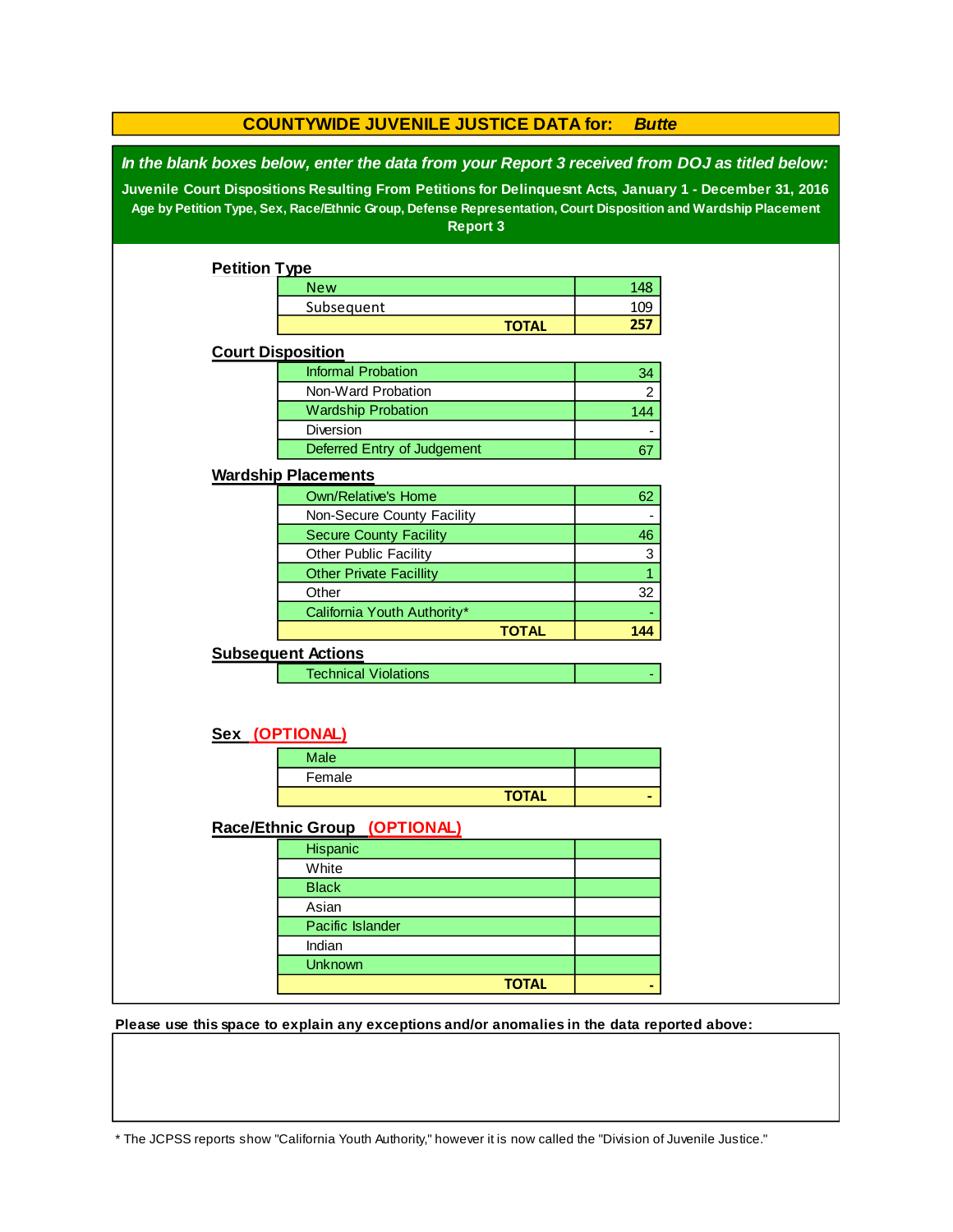|                                                                                                                                                                                | <b>COUNTYWIDE JUVENILE JUSTICE DATA for:</b> | <b>Butte</b> |  |  |
|--------------------------------------------------------------------------------------------------------------------------------------------------------------------------------|----------------------------------------------|--------------|--|--|
| In the blank boxes below, enter your juvenile arrest data from last year.<br>Arrest data by county can be found at:<br>https://openjustice.doj.ca.gov/crime-statistics/arrests |                                              |              |  |  |
| <b>Arrests</b>                                                                                                                                                                 |                                              |              |  |  |
|                                                                                                                                                                                | <b>Felony Arrests</b>                        | 101          |  |  |
|                                                                                                                                                                                | <b>Misdemeanor Arrests</b>                   | 368          |  |  |
|                                                                                                                                                                                | <b>Status Arrests</b>                        |              |  |  |
|                                                                                                                                                                                | <b>TOTAL</b>                                 | 469          |  |  |
|                                                                                                                                                                                | Gender (OPTIONAL)<br><b>Male</b><br>Female   |              |  |  |
|                                                                                                                                                                                | <b>TOTAL</b>                                 |              |  |  |
|                                                                                                                                                                                | Race/Ethnic Group (OPTIONAL)                 |              |  |  |
|                                                                                                                                                                                | <b>Black</b><br>White                        |              |  |  |
|                                                                                                                                                                                |                                              |              |  |  |
|                                                                                                                                                                                | Hispanic<br>Other                            |              |  |  |
|                                                                                                                                                                                | <b>TOTAL</b>                                 |              |  |  |
|                                                                                                                                                                                |                                              |              |  |  |
|                                                                                                                                                                                |                                              |              |  |  |

**Please use this space to explain any exceptions and/or anomalies in the data reported above:**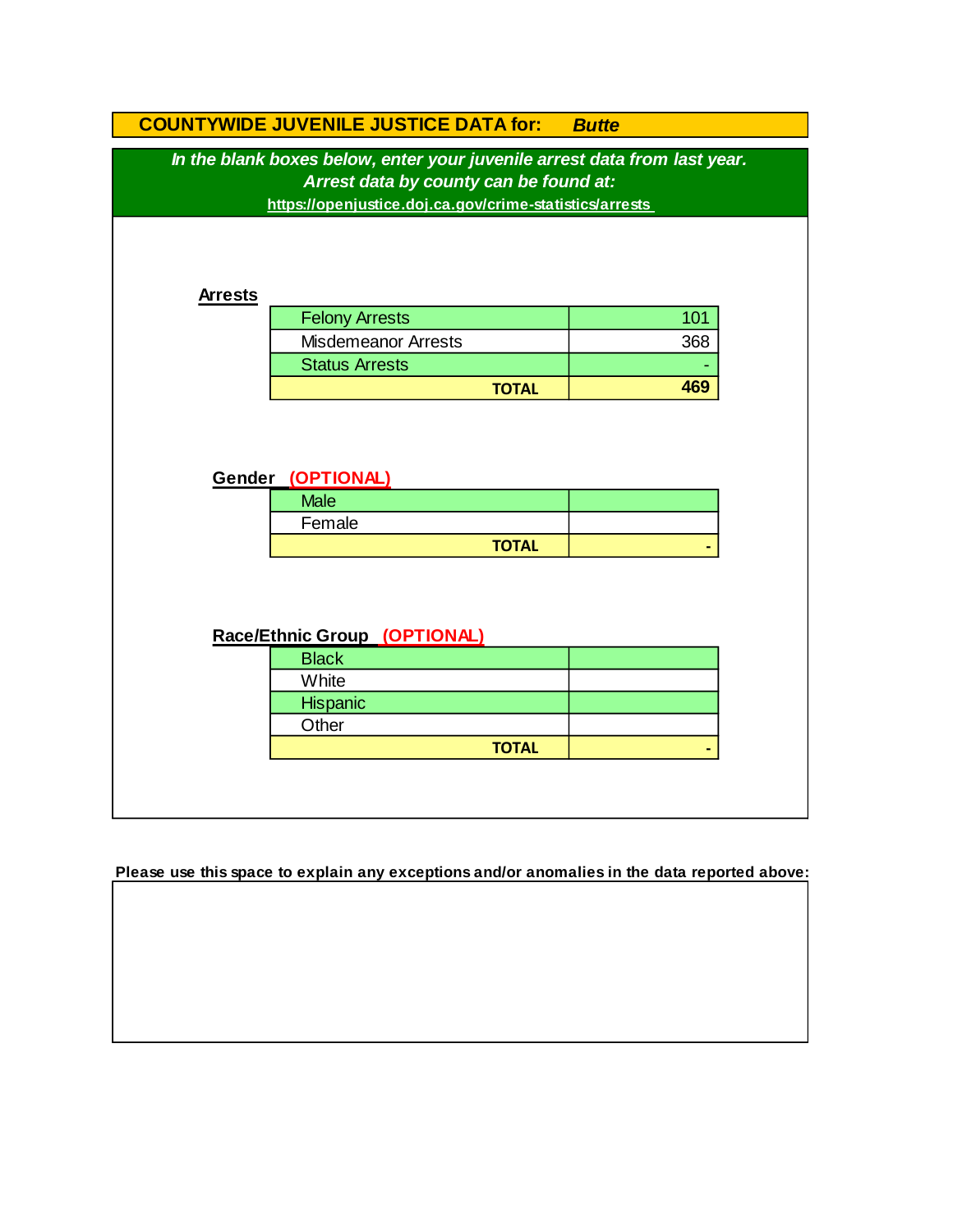## **ANALYSIS OF COUNTYWIDE TREND DATA for:** *Butte*

### **Government Code Section 30061(b)(4)(C)(iv) & WIC Section 1961(c)(3)**

Provide <sup>a</sup> summary description or analysis, based on available information, of how the programs, placements, services, strategies or system enhancements funded by JJCPA-YOBG have, or may have, contributed to, or influenced, the juvenile justice data trends identified in this report.

Butte County Probation Crime Trends:

The Butte County Juvenile crime rate has decreased by 59% over the previous 6 years. Our total arrest rates for felony, misdemeanor and status offenses has fallen from 1150 arrests in 2011 to 469 arrests in 2016. Since 2014, our year over year arrest rates appear to have stabilized. The decline in arrests has also reduced the number of juveniles placed on wardship probation by 64%. The decline and stabilization of juvenile crime in Butte County can partially be attributed to the strategies applied in our county utilizing JJCPA and YOBG funding. The use of a validated risk and needs tool has allowed our agency to target and case plan the criminogenic needs of our higher risk population while diverting our lower risk population to more appropriate diversion based programing. The JJCPA/YOBG funds has given us the opportunity to expand our programing capacity for our higher risk youth by providing, after school services, counseling, substance abuse screening, gender specific programing for boy and girls, recreational activities, vocational training, restorative justice, parent education, job readiness, garden project, independent live skills education, electronic monitoring, Minor Adjustments Program (MAP), and address restitution via the Fresh Start program.

Funding is also applied to staff training and professional development in an effort to keep staff current on the latest trends in evidence based programing.

In addition to these programs that are applied to our high risk population, funding is also being provided to the Boy and Girls Club of the North Valley to support preventative programing and reduce referrals to the criminal justice system.

Wardship Outcomes:

The 6 month Felony/Misdemeanor Recidivism Rate for the wardship population was 8.7% (based on 46 individual juveniles who began wardship supervision for the first time between 1/1/2016 and 12/31/2016).

The 12 month Felony/Misdemeanor Recidivism Rate for the wardship population was 16% (based on 25 individual juveniles who began wardship supervision for the first time between 1/1/2016 and 6/30/2016).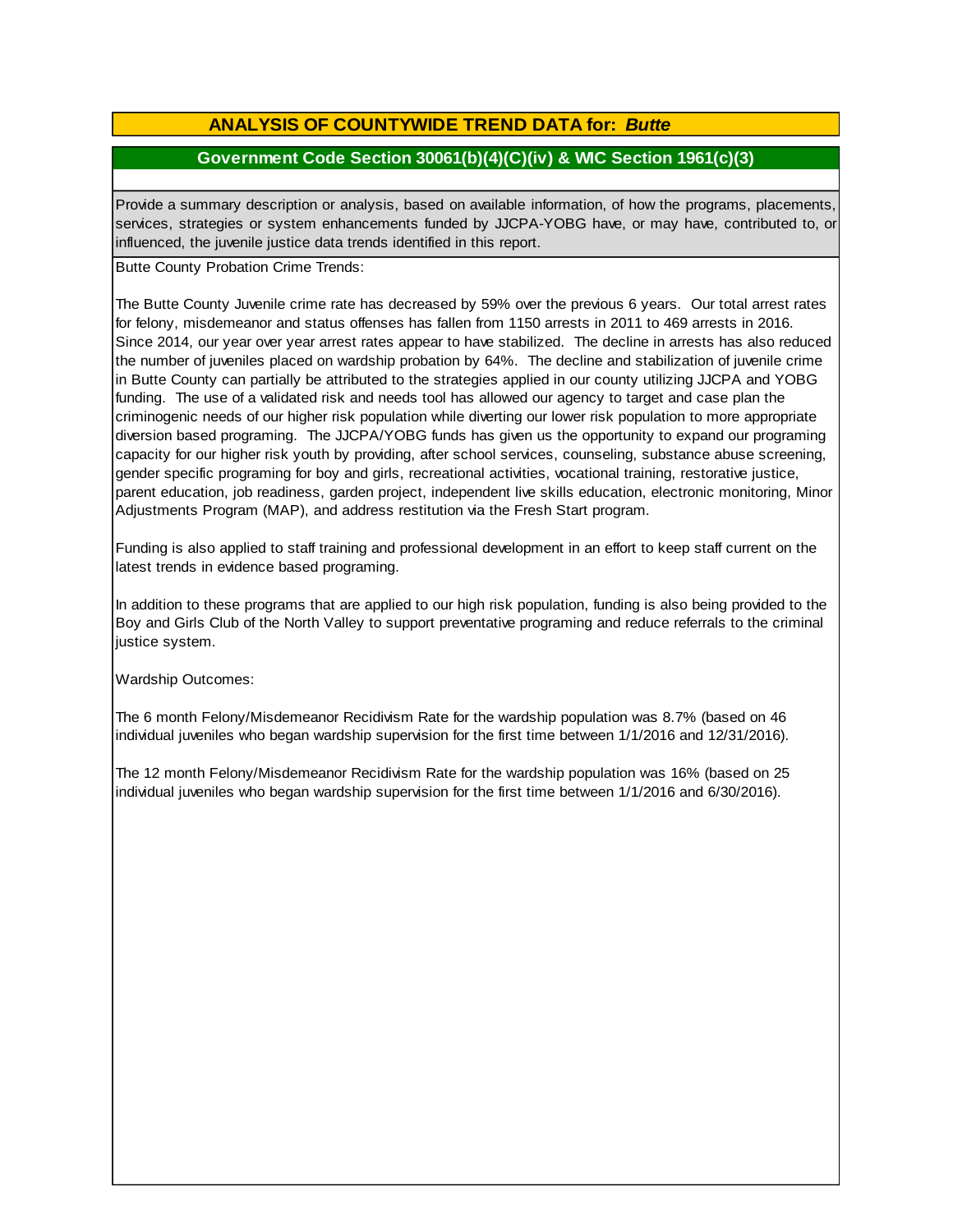Use the template(s) below to report the programs, placements, services, strategies, and/or system enhancements you funded in the preceding fiscal year. Use <sup>a</sup> separate template for each program, placement, service, strategy, or system enhancement that was supported with JJCPA and/or YOBG funds. If you need more templates than provided, copy and paste additional templates below the last Accounting of Expenditures template.

Start by indicating the name of the first program, placement, service, strategy, or system enhancement that was funded with JJCPA and/or YOBG funds last year. Next indicate the expenditure category using the drop down list provided in the Expenditure Category portion on each of the templates.

|                    | Code | <b>Expenditure Category</b>             | Code | <b>Expenditure Category</b>                   |
|--------------------|------|-----------------------------------------|------|-----------------------------------------------|
| <b>Placements</b>  | 1    | Juvenile Hall                           | 5    | <b>Private Residential Care</b>               |
|                    | 2    | Ranch                                   | 6    | Home on Probation                             |
|                    | 3    | Camp                                    | 7    | Other Placement                               |
|                    | 4    | Other Secure/Semi-Secure Rehab Facility |      |                                               |
|                    | Code | <b>Expenditure Category</b>             | Code | <b>Expenditure Category</b>                   |
| <b>Direct</b>      | 8    | Alcohol and Drug Treatment              | 26   | Life/Independent Living Skills                |
| <b>Services</b>    | 9    | <b>After School Services</b>            |      | Training/Education                            |
|                    | 10   | Aggression Replacement Therapy          | 27   | Individual Mental Health Counseling           |
|                    | 11   | Anger Management Counseling/Treatment   | 28   | Mental Health Screening                       |
|                    | 12   | Development of Case Plan                | 29   | Mentoring                                     |
|                    | 13   | <b>Community Service</b>                | 30   | Monetary Incentives                           |
|                    | 14   | Day or Evening Treatment Program        | 31   | Parenting Education                           |
|                    | 15   | Detention Assessment(s)                 | 32   | Pro-Social Skills Training                    |
|                    | 16   | <b>Electronic Monitoring</b>            | 33   | <b>Recreational Activities</b>                |
|                    | 17   | Family Counseling                       | 34   | Re-Entry or Aftercare Services                |
|                    | 18   | <b>Functional Family Therapy</b>        | 35   | Restitution                                   |
|                    | 19   | Gang Intervention                       | 36   | Restorative Justice                           |
|                    | 20   | Gender Specific Programming for Girls   | 37   | Risk and/or Needs Assessment                  |
|                    | 21   | Gender Specific Programming for Boys    | 38   | <b>Special Education Services</b>             |
|                    | 22   | <b>Group Counseling</b>                 | 39   | Substance Abuse Screening                     |
|                    | 23   | Intensive Probation Supervision         | 40   | <b>Transitional Living Services/Placement</b> |
|                    | 24   | Job Placement                           | 41   | Tutoring                                      |
|                    | 25   | Job Readiness Training                  | 42   | <b>Vocational Training</b>                    |
|                    |      |                                         | 43   | <b>Other Direct Service</b>                   |
|                    | Code | <b>Expenditure Category</b>             | Code | <b>Expenditure Category</b>                   |
| Capacity           | 44   | Staff Training/Professional Development | 48   | <b>Contract Services</b>                      |
| Building/          | 45   | <b>Staff Salaries/Benefits</b>          | 49   | <b>Other Procurements</b>                     |
| <b>Maintenance</b> | 46   | Capital Improvements                    | 50   | Other                                         |
| Activities         | 47   | Equipment                               |      |                                               |

### **List of Expenditure Categories and Associated Numerical Codes**

For each program, placement, service, strategy, or system enhancement, record actual expenditure details for the preceding fiscal year. Expenditures will be categorized as coming from one or more of three funding sources - JJCPA funds, YOBG funds, and other funding sources (local, federal, other state, private, etc.). Be sure to report all JJCPA and YOBG expenditures for the preceding fiscal year irrespective of the fiscal year during which the funds were allocated. Definitions of the budget line items are provided on the next page.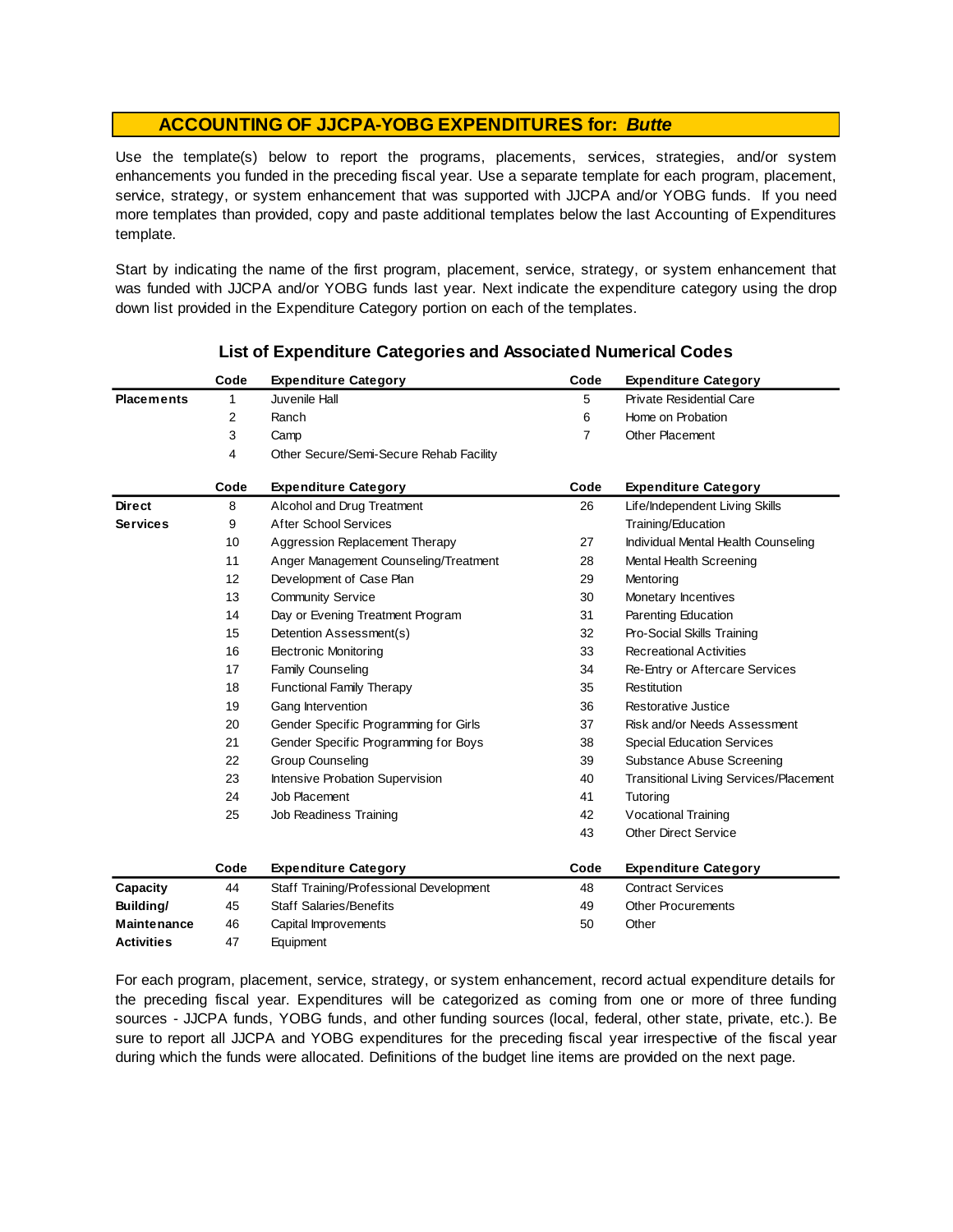**Salaries and Benefits** includes all expenditures related to paying the salaries and benefits of county probation (or other county department) employees who were directly involved in grant-related activities.

**Services and Supplies** includes expenditures for services and supplies necessary for the operation of the project (e.g., lease payments for vehicles and/or office space, office supplies) and/or services provided to participants and/or family members as part of the project's design (e.g., basic necessities such as food, clothing, transportation, and shelter/housing; and related costs).

**Professional Services** includes all services provided by individuals and agencies with whom the County contracts. The county is responsible for reimbursing every contracted individual/agency.

**Community-Based Organizations (CBO)** includes all expenditures for services received from CBO's. *NOTE* : *I f you use JJCPA and/or YOBG funds t o contract with <sup>a</sup> CBO, report that expenditure on this line item rather than on the Professional Services line item.*

**Fixed Assets/Equipment** includes items such as vehicles and equipment needed to implement and/or operate the program, placement, service, etc. (e.g., computer and other office equipment including furniture).

**Administrative Overhead** includes all costs associated with administration of the program, placement, service, strategy, and/or system enhancement being supported by JJCPA and/or YOBG funds.

Use the space below the budget detail to provide a narrative description for each program, placement, service, strategy, and/or system enhancement that was funded last year. *To do so, double click on the response box provided for this purpose.* 

Repeat this process as many times as needed to fully account for all programs, placements, services, strategies, and systems enhancements that were funded with JJCPA and/or YOBG during the last fiscal year. Keep in mind that this full report will be posted on the BSCC website in accordance with state law.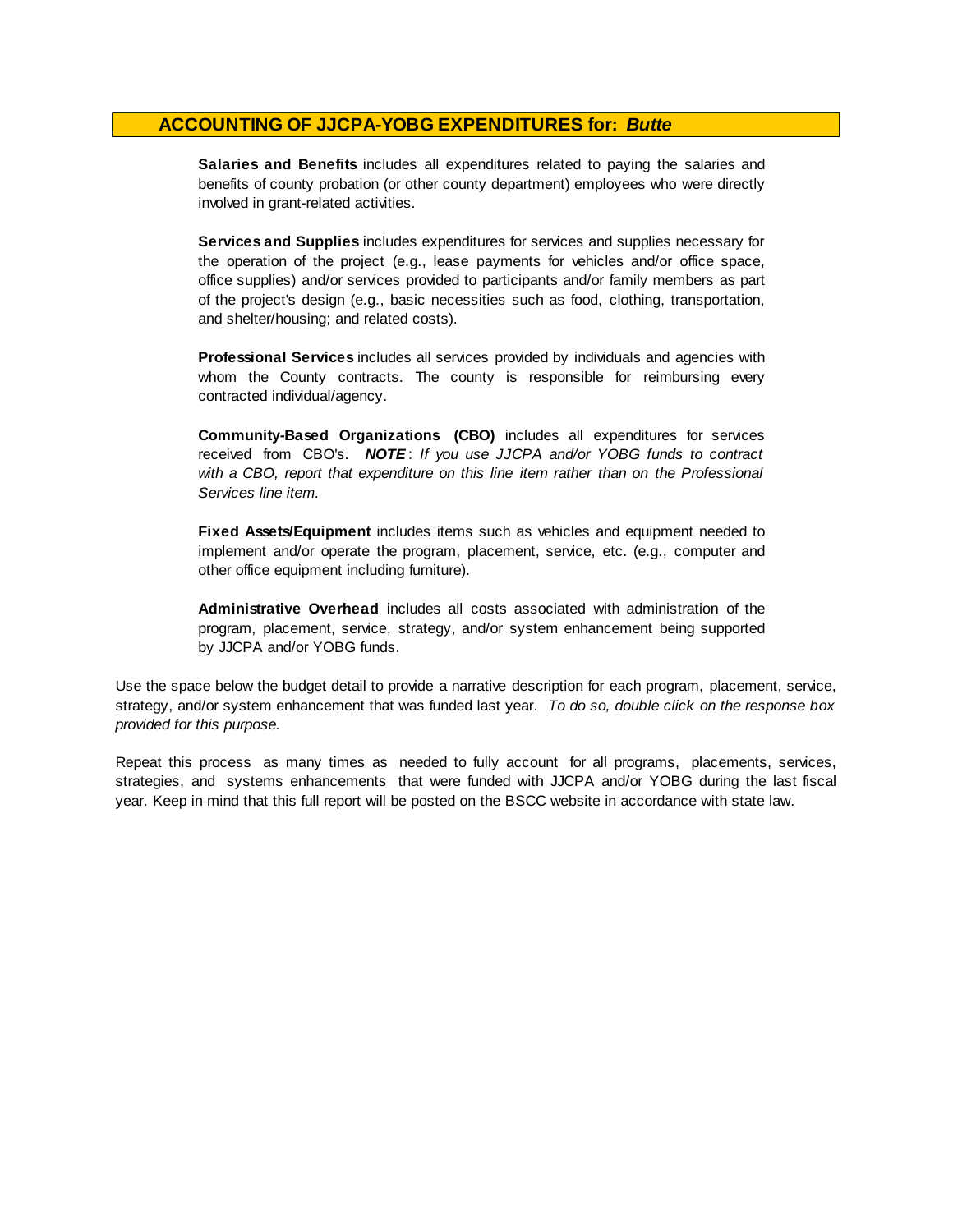| 1. Program, Placement, Service, Strategy, or System Enhancement |                                                                          |                              |    |   |  |  |
|-----------------------------------------------------------------|--------------------------------------------------------------------------|------------------------------|----|---|--|--|
| Name of program, placement, service,                            | Boys and Girls Club of the North Valley                                  |                              |    |   |  |  |
| strategy or system enhancement:                                 |                                                                          |                              |    |   |  |  |
| <b>Expenditure Category:</b>                                    |                                                                          | <b>After School Services</b> |    |   |  |  |
|                                                                 | All Other Funds<br><b>YOBG Funds</b><br><b>JJCPA Funds</b><br>(Optional) |                              |    |   |  |  |
| Salaries & Benefits:                                            |                                                                          |                              |    |   |  |  |
| Services & Supplies:                                            |                                                                          |                              |    |   |  |  |
| <b>Professional Services:</b>                                   | \$                                                                       | 233,603                      |    |   |  |  |
| Community Based Organizations:                                  |                                                                          |                              |    |   |  |  |
| <b>Fixed Assets/Equipment:</b>                                  |                                                                          |                              |    |   |  |  |
| Administrative Overhead:                                        |                                                                          |                              |    |   |  |  |
| Other Expenditures (List Below):                                |                                                                          |                              |    |   |  |  |
| Program Audit                                                   | \$                                                                       | 2,756                        |    |   |  |  |
|                                                                 |                                                                          |                              |    |   |  |  |
|                                                                 |                                                                          |                              |    |   |  |  |
| <b>TOTAL:</b> I                                                 | S                                                                        | 236,359                      | Ŝ. | S |  |  |

Provide a description of the program, placement, service, strategy or system enhancement that was funded with JJCPA and/or YOBG funds in the preceding fiscal year. For example, you might want to include information on the types of youth served, prevention services you provided, your accomplishments, any barriers encountered, and what specifically JJCPA and/or YOBG funds paid for.

The Boys & Girls Club operates expanded learning programs and activities for youth aged 12 to 18. Facilities provide safe and supervised environments where professional youth development staff guides more than 200 youth members each day in positive and life enhancing programs and activities. The three teen centers operate five days a week and often times on the weekend providing hours ranging from 20-30 hours a week during the school year and throughout the summer.

The Boys & Girls Club, under the direction of the BCPD provides staff services and related events to youth in and out of custody under the jurisdiction of Juvenile Court. Services to be provided included: workforce readiness, financial literacy, diversity programs, academic support, GED preparation, college exploration programs and tours, entrepreneurial opportunities, job skills training, health and wellness programs, relationship and resilience building programs, character and leadership development, service learning opportunities, arts and sports fitness and recreation programs. The Boys & Girls Club provides four (4) staff daily to facilitate activities at Juvenile Hall with each day of programming lasting 3-5 hours. These staff also facilitate three (3) service learning events quarterly for youth in custody. In addition, three (3) staff provide rotating facilitation from the communities of Chico, Oroville and Paradise. There are also designated staff in each community to support youth transition in Chico, Oroville and Paradise, and programs and services specifically designed to meet the Boys & Girls Clubs three priority outcome areas: Academic successgraduate from high school ready for college, trade school, military or employment. Good character and citizenship-Being an engaged citizen involved with the community register to vote and model strong character. Healthy lifestyles-adopt a healthy diet, practice healthy lifestyle choices, and make a lifelong commitment to fitness.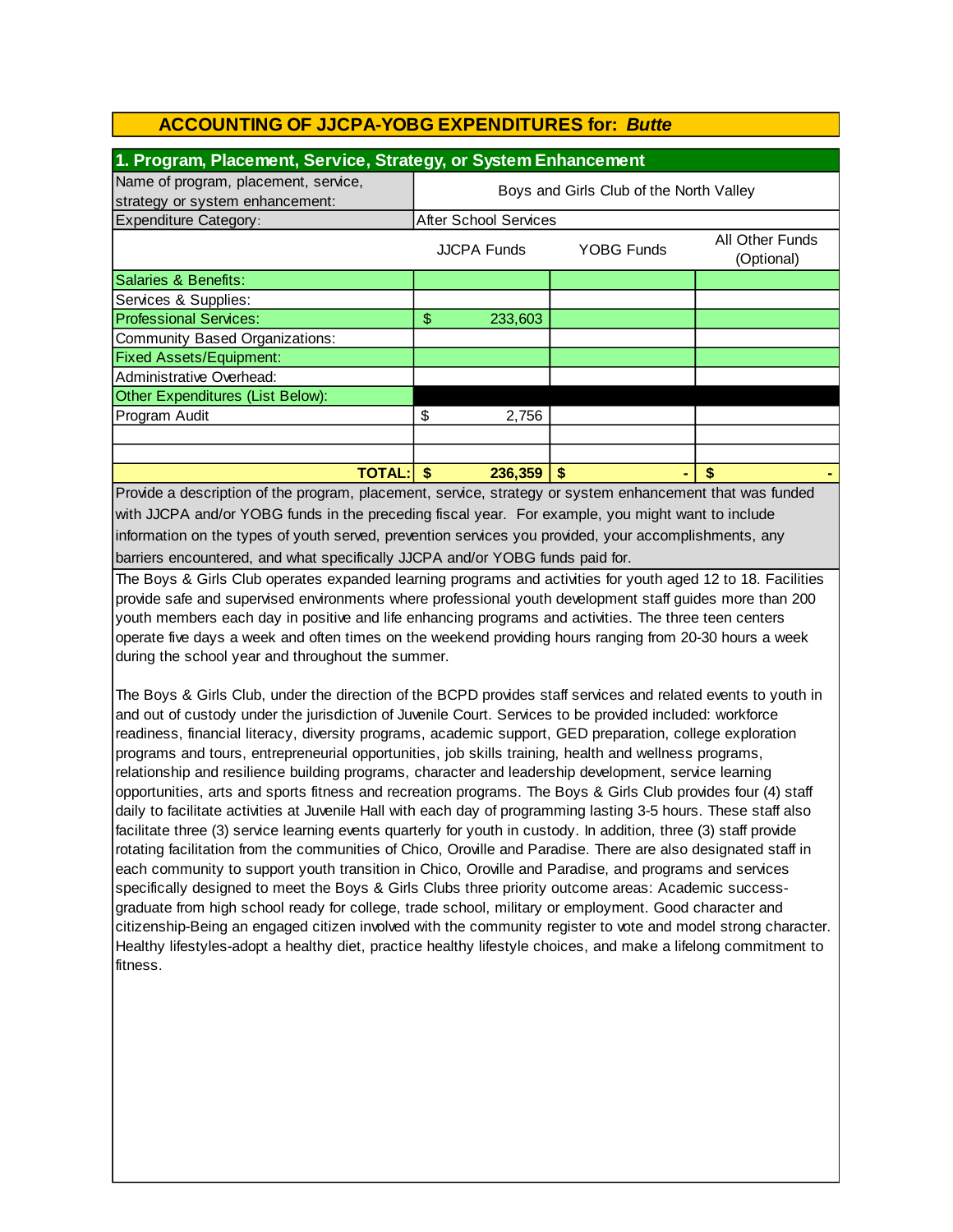| 2. Program, Placement, Service, Strategy, or System Enhancement |                             |                    |                                              |  |  |  |
|-----------------------------------------------------------------|-----------------------------|--------------------|----------------------------------------------|--|--|--|
| Minor Adjustment Program                                        |                             |                    |                                              |  |  |  |
|                                                                 | <b>Other Direct Service</b> |                    |                                              |  |  |  |
|                                                                 |                             | <b>YOBG Funds</b>  | All Other Funds<br>(Optional)                |  |  |  |
| \$                                                              | 122,638                     |                    |                                              |  |  |  |
| \$                                                              | 1,859                       |                    |                                              |  |  |  |
| \$                                                              | 252,161                     |                    |                                              |  |  |  |
|                                                                 |                             |                    |                                              |  |  |  |
|                                                                 |                             |                    |                                              |  |  |  |
| \$                                                              | 3,102                       |                    |                                              |  |  |  |
|                                                                 |                             |                    |                                              |  |  |  |
| \$                                                              | 4,443                       |                    |                                              |  |  |  |
|                                                                 |                             |                    |                                              |  |  |  |
|                                                                 |                             |                    |                                              |  |  |  |
|                                                                 | 384,203                     |                    | \$<br>المتحلم معانية المتحدد بالمحافلة بالمت |  |  |  |
|                                                                 | <b>TOTAL: \$</b>            | <b>JJCPA Funds</b> |                                              |  |  |  |

information on the types of youth served, prevention services you provided, your accomplishments, any barriers encountered, and what specifically JJCPA and/or YOBG funds paid for. Provide a description of the program, placement, service, strategy or system enhancement that was funded with JJCPA and/or YOBG funds in the preceding fiscal year. For example, you might want to include

The MAP is an intensive collaborative project coordinated by the BCPD and funded in part by the JJCPA. This program is designed to help specified youthful offenders and their families regain or enhance their abilities to maintain the integrity of their families, while also being held appropriately accountable for their past and present behaviors.

The MAP is based upon a Court ordered Juvenile Hall commitment of 180 days for select youthful offenders. During the first 60 days, youth remain in custody with no opportunity for release. Between 60 days and 90 days, youth may be granted a Temporary Release (TR) to the parental participant at the discretion of the BCPD Probation Officer. Youth will be permitted to return home for pre-established periods of time, depending on the family's overall progress and other circumstances. The TR concept allows program flexibility. Should a youth have a setback in their program, custodial sanctions can be swiftly and efficiently delivered.

Between day 90 and the conclusion of the program (day 180), youth are returned to their residences where intensive treatment continues. During the second half of the program, youth are granted an Extended Temporary Release (ETR) from custody, during which time maximum supervision and innovative treatment approaches can continue.

Up to three program extensions may be imposed prior to informing the Court via a formal Violation of Probation notice. Each program extension prolongs the TR eligibility by two weeks but does not affect the original 180 day order from the Court.

The MAP was conceived of and instituted following an expressed need for improving local and direct rehabilitative services provided to youth in Butte County's Juvenile Court. The program is based on a four component model whereby a collaborative service agreement exists between local education providers, probation services, psychological services and youth development providers.

Implementation of additional services will occur as the MAP develops, and as funding and staffing allow. Additional services may include vocational programs and training; work experience; family planning and STDs/AIDS awareness; pet therapy; and independent living skills programs. Additionally, the drug testing of juvenile participants is regular and random.

The MAP is designed to provide youth, their parents and/or guardians, and siblings with individualized and intensive assessment, supervision and services locally. The specific goals of this program are to hold youth appropriately accountable for delinquency, inappropriate social conduct and poor decision making; to use appropriate behavior and social skills through supervision, structure, counseling, instruction, role modeling, positive and negative reinforcements and other individualized strategy; to increase rates of successful completion and grants of probation, community service obligations and payments of restitution and fines; and to reduce the number of Butte County youth placed out of the area at residential facilities, reducing the cost associated with those placements.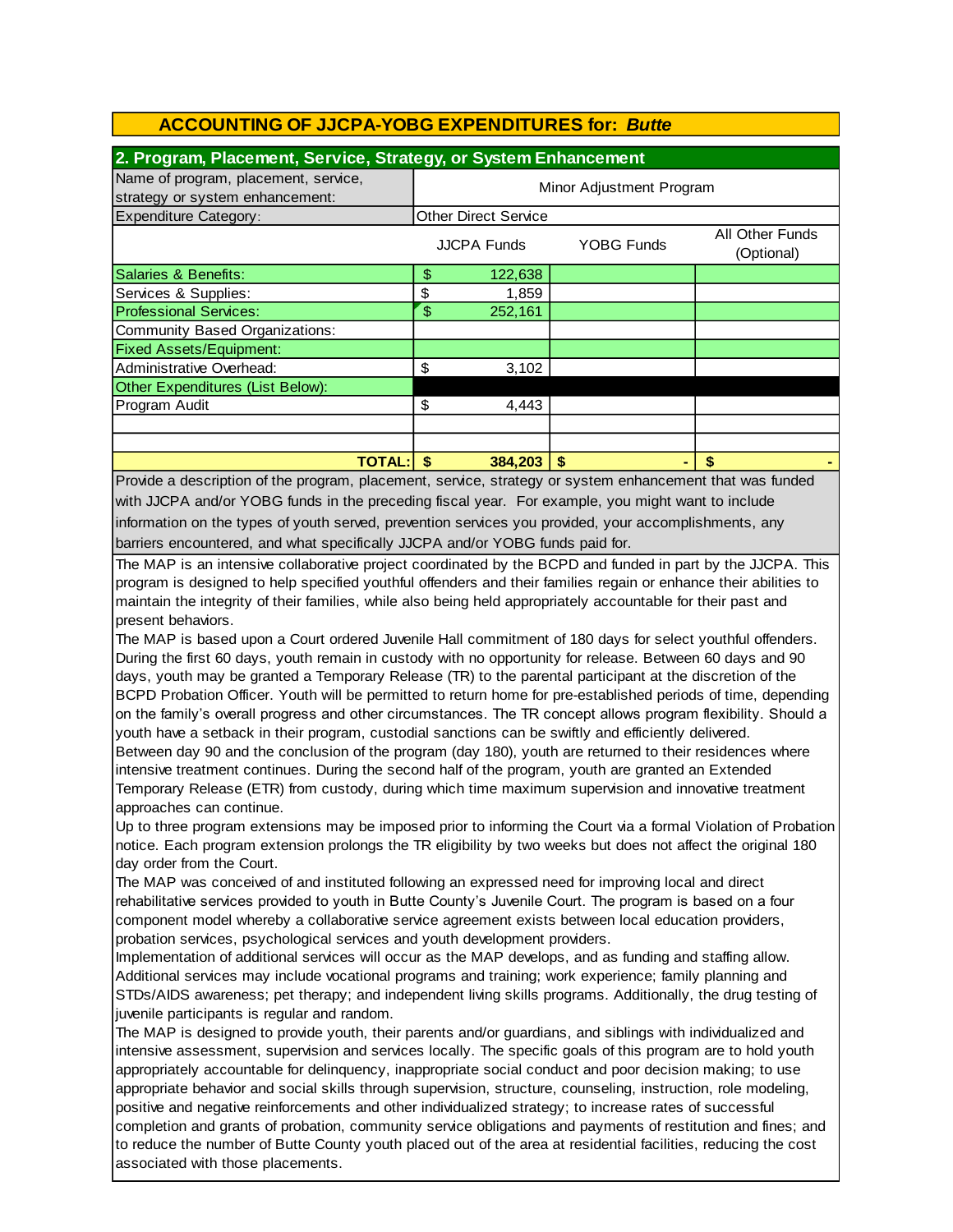| 3. Program, Placement, Service, Strategy, or System Enhancement         |                       |    |                   |                 |  |
|-------------------------------------------------------------------------|-----------------------|----|-------------------|-----------------|--|
| Name of program, placement, service,<br>strategy or system enhancement: | Electronic Monitoring |    |                   |                 |  |
| <b>Expenditure Category:</b>                                            | Electronic Monitoring |    |                   |                 |  |
|                                                                         | <b>JJCPA Funds</b>    |    | <b>YOBG Funds</b> | All Other Funds |  |
| Salaries & Benefits:                                                    |                       | \$ | 105,786           |                 |  |
| Services & Supplies:                                                    |                       | \$ | 21,652            |                 |  |
| <b>Professional Services:</b>                                           |                       |    |                   |                 |  |
| Community Based Organizations:                                          |                       |    |                   |                 |  |
| <b>Fixed Assets/Equipment:</b>                                          |                       |    |                   |                 |  |
| Administrative Overhead:                                                |                       |    |                   |                 |  |
| Other Expenditures (List Below):                                        |                       |    |                   |                 |  |
|                                                                         |                       |    |                   |                 |  |
|                                                                         |                       |    |                   |                 |  |
|                                                                         |                       |    |                   |                 |  |
| <b>TOTAL: S</b>                                                         |                       | S  | 127,438           | S               |  |

Provide a description of the program, placement, service, strategy or system enhancement that was funded with JJCPA and/or YOBG funds in the preceding fiscal year. For example, you might want to include barriers encountered, and what specifically JJCPA and/or YOBG funds paid for. information on the types of youth served, prevention services you provided, your accomplishments, any

The use of Electronic Monitoring lowers populations in Juvenile Hall. The BCPD is committed to expanding its Global Positioning Services (GPS) caseload by 15 youth to make the community of Butte County safer for its residents. This service provides youth with a highly structured supervision program in the community as an alternative to institutionalization. GPS offer cost effectiveness, a flexible sentencing alternative, an opportunity for immediate sanction, more intensive supervision, and increased community safety. A case plan and a detention release criterion are completed and utilized for evaluation on each youth prior to being considered for release back to the community. Moderate to high risk youth supervised with a Global Positioning Device have a greater likelihood of success.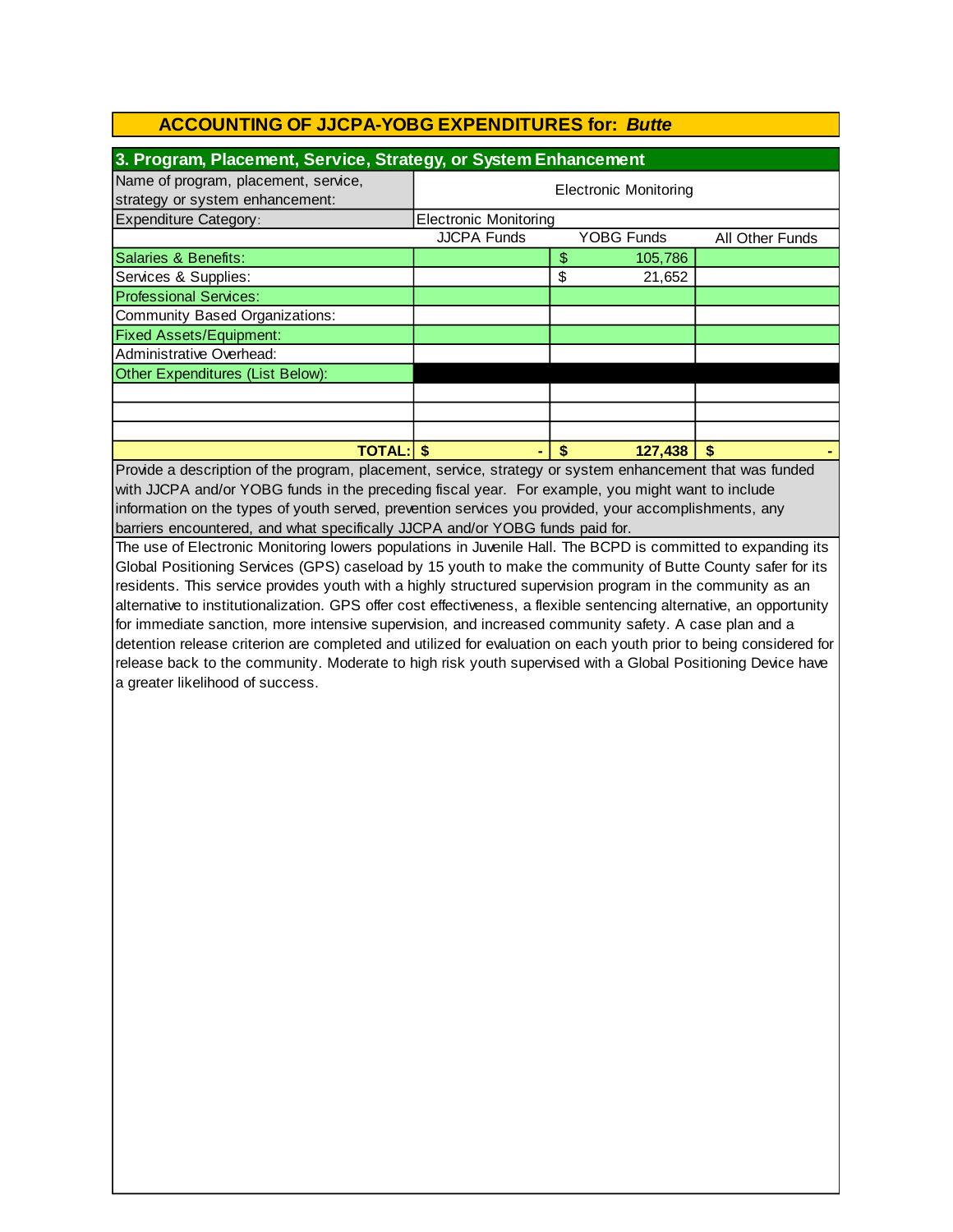| 4. Program, Placement, Service, Strategy, or System Enhancement         |                                  |    |                   |                 |  |
|-------------------------------------------------------------------------|----------------------------------|----|-------------------|-----------------|--|
| Name of program, placement, service,<br>strategy or system enhancement: | <b>Risk and Needs Assessment</b> |    |                   |                 |  |
| Expenditure Category:                                                   | Risk and/or Needs Assessment     |    |                   |                 |  |
|                                                                         | <b>JJCPA Funds</b>               |    | <b>YOBG Funds</b> | All Other Funds |  |
| Salaries & Benefits:                                                    |                                  | \$ | 152,464           |                 |  |
| Services & Supplies:                                                    |                                  | \$ | 294               |                 |  |
| <b>Professional Services:</b>                                           |                                  |    |                   |                 |  |
| Community Based Organizations:                                          |                                  |    |                   |                 |  |
| <b>Fixed Assets/Equipment:</b>                                          |                                  |    |                   |                 |  |
| Administrative Overhead:                                                |                                  |    |                   |                 |  |
| Other Expenditures (List Below):                                        |                                  |    |                   |                 |  |
| Annual Maint.                                                           |                                  | \$ | 8,837             |                 |  |
|                                                                         |                                  |    |                   |                 |  |
|                                                                         |                                  |    |                   |                 |  |
| <b>TOTAL: S</b>                                                         |                                  | S  | 161.595           | S               |  |

Provide a description of the program, placement, service, strategy or system enhancement that was funded with JJCPA and/or YOBG funds in the preceding fiscal year. For example, you might want to include information on the types of youth served, prevention services you provided, your accomplishments, any barriers encountered, and what specifically JJCPA and/or YOBG funds paid for.

The BCPD contracts with a risk/needs assessment provider to maintain a complete system of ongoing risk screening and needs assessments. BCPD staff is trained in using the risk/needs assessment tool to aid in making crucial decisions in classifying youth appropriately and to target interventions (Risk Principle). The BCPD has moved deeper into the implementation of EBP by developing case plans (Needs Principle) as well as analyzing how programs are delivered, and addressing gaps in services (Treatment Principle). By evaluating how well programs are delivered, the BCPD can continue to improve protocols and processes regarding the utilization of the tool in the future (Fidelity Principle). Using a risk/needs assessment tool has allowed the BCPD to better manage youth and streamline operations. This instrument provides greater validity, structure and consistency to the decision making process as it relates to risk and needs assessment. It also allows the BCPD to allocate resources more efficiently by targeting the most intensive interventions to the highest risk youth according to their individual needs. The utilization of a validated risk/needs assessment tool helps the BCPD effectively manage prevention services and, most important, reduce offender recidivism. Scientifically validated risk and needs assessment is the foundation of the modern juvenile justice system. It provides a before-and-after snapshot, indicating whether or not youth were helped while under the care of the BCPD.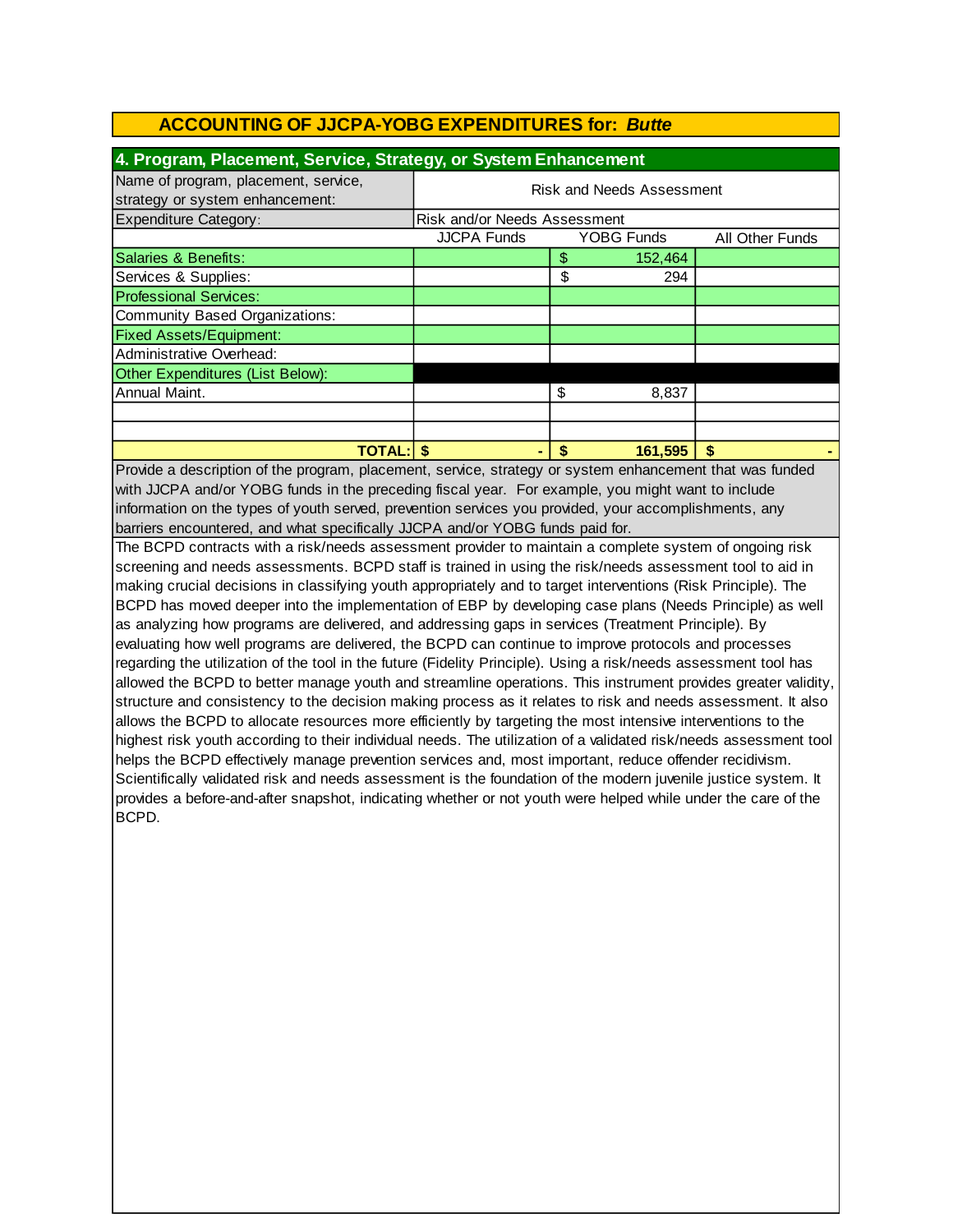| 5. Program, Placement, Service, Strategy, or System Enhancement         |                                |                   |                 |  |  |
|-------------------------------------------------------------------------|--------------------------------|-------------------|-----------------|--|--|
| Name of program, placement, service,<br>strategy or system enhancement: | <b>Mental Health Screening</b> |                   |                 |  |  |
| <b>Expenditure Category:</b>                                            | Mental Health Screening        |                   |                 |  |  |
|                                                                         | <b>JJCPA Funds</b>             | <b>YOBG Funds</b> | All Other Funds |  |  |
| Salaries & Benefits:                                                    |                                |                   |                 |  |  |
| Services & Supplies:                                                    |                                |                   |                 |  |  |
| <b>Professional Services:</b>                                           |                                | \$<br>2,160       |                 |  |  |
| Community Based Organizations:                                          |                                |                   |                 |  |  |
| <b>Fixed Assets/Equipment:</b>                                          |                                |                   |                 |  |  |
| Administrative Overhead:                                                |                                |                   |                 |  |  |
| Other Expenditures (List Below):                                        |                                |                   |                 |  |  |
|                                                                         |                                |                   |                 |  |  |
|                                                                         |                                |                   |                 |  |  |
|                                                                         |                                |                   |                 |  |  |
| <b>TOTAL: \$</b>                                                        |                                | 2.160<br>S        | S               |  |  |

with JJCPA and/or YOBG funds in the preceding fiscal year. For example, you might want to include information on the types of youth served, prevention services you provided, your accomplishments, any barriers encountered, and what specifically JJCPA and/or YOBG funds paid for. Provide a description of the program, placement, service, strategy or system enhancement that was funded

Psychological evaluations and psychological competency. Mental health screenings.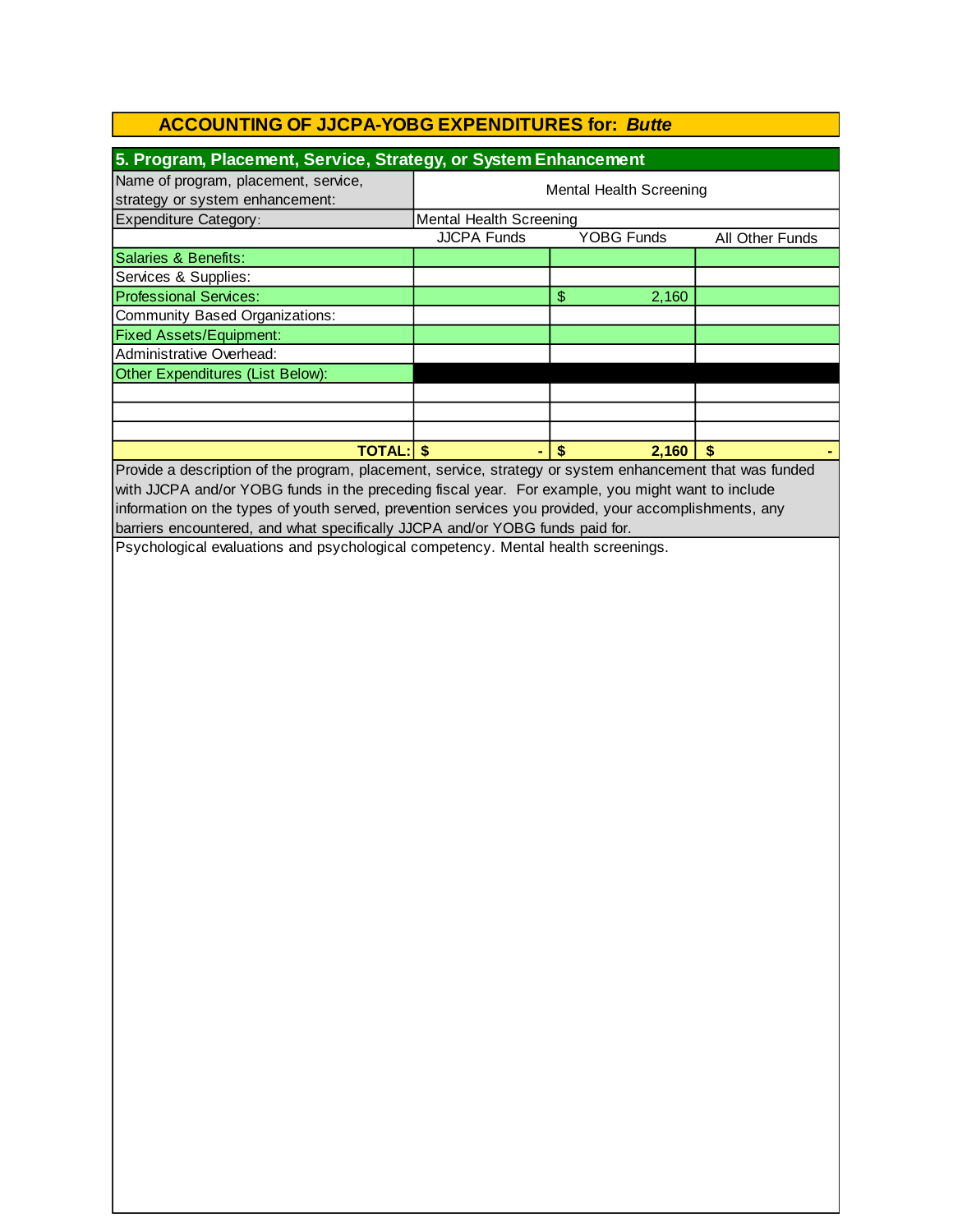| 6. Program, Placement, Service, Strategy, or System Enhancement         |                                      |            |                        |  |
|-------------------------------------------------------------------------|--------------------------------------|------------|------------------------|--|
| Name of program, placement, service,<br>strategy or system enhancement: | The Council for Boys and Young Men   |            |                        |  |
| <b>Expenditure Category:</b>                                            | Gender Specific Programming for Boys |            |                        |  |
|                                                                         | <b>JJCPA Funds</b>                   | YOBG Funds | <b>All Other Funds</b> |  |
| Salaries & Benefits:                                                    |                                      | \$<br>349  |                        |  |
| Services & Supplies:                                                    |                                      |            |                        |  |
| <b>Professional Services:</b>                                           |                                      |            |                        |  |
| Community Based Organizations:                                          |                                      |            |                        |  |
| <b>Fixed Assets/Equipment:</b>                                          |                                      |            |                        |  |
| Administrative Overhead:                                                |                                      |            |                        |  |
| Other Expenditures (List Below):                                        |                                      |            |                        |  |
|                                                                         |                                      |            |                        |  |
|                                                                         |                                      |            |                        |  |
|                                                                         |                                      |            |                        |  |
| <b>TOTAL: S</b>                                                         |                                      | S<br>349   | S                      |  |

Provide a description of the program, placement, service, strategy or system enhancement that was funded with JJCPA and/or YOBG funds in the preceding fiscal year. For example, you might want to include information on the types of youth served, prevention services you provided, your accomplishments, any barriers encountered, and what specifically JJCPA and/or YOBG funds paid for.

The BCPD implements The Council for Boys and Young Men, the gender-responsive circle model and intervention program developed by the One Circle Foundation. The One Circle Foundation promotes resiliency and healthy relationships in youth and communities with research-based, gender-responsive circle program models and best practices. The Council for Boys and Young Men is designed using EBP. It incorporates Motivational Interviewing, Cultural Responsivity, Strengths-Based approaches and Trauma-Responsive practices. Results from two studies conducted by Portland State University show significant increases in boys' school engagement, positive impacts in boys' masculinity beliefs, and a high rate of satisfaction amongst participants. Water and snacks are provided in an effort to incentivize the programming, an essential key to achieving buy-in. Many of our youth come from lower socio-economic areas and may lack the resources necessary to bring their own drinks and snacks to the program. Nutrition is paramount to healthy development and will improve the ability of youth to participate and focus in these activities.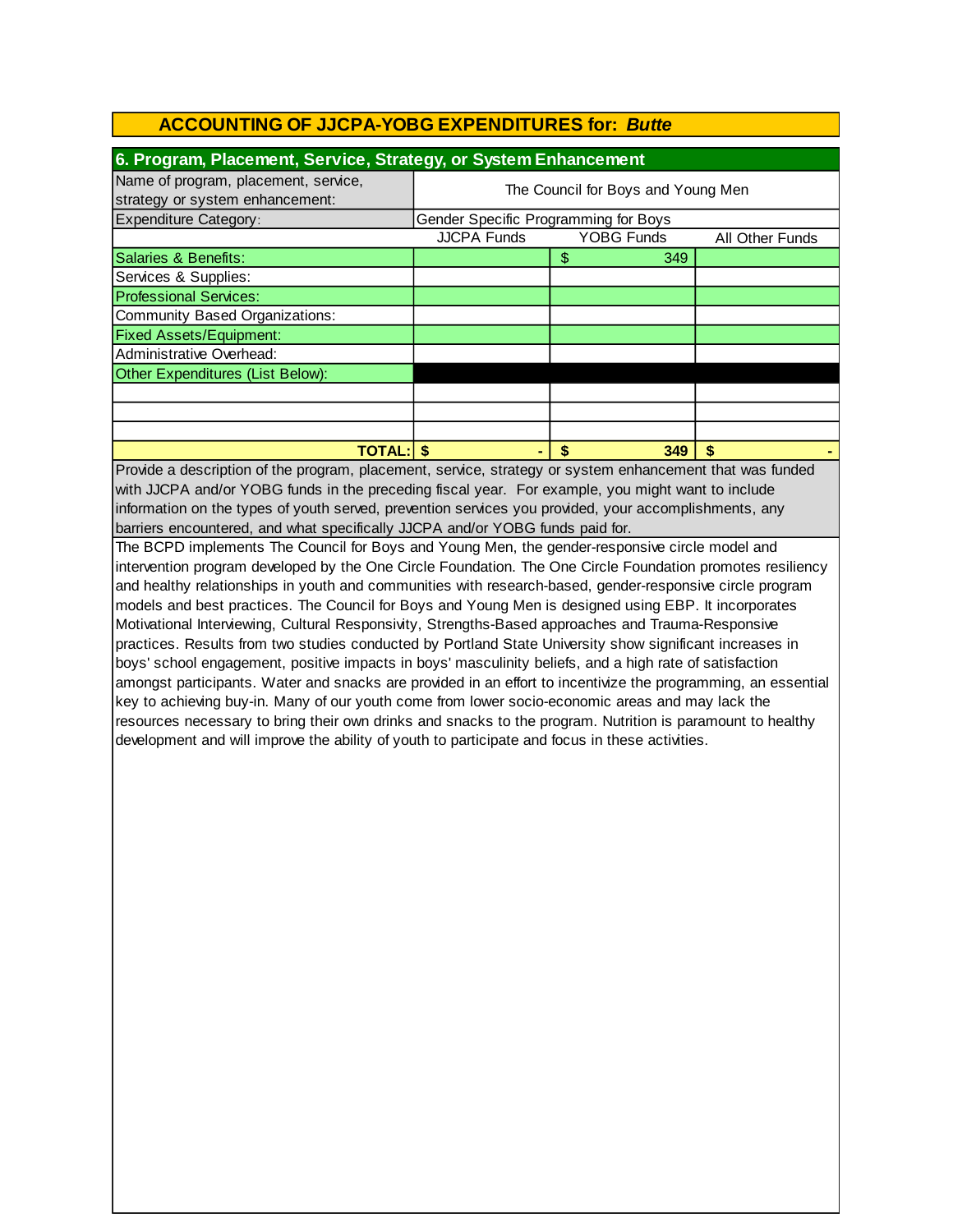| 7. Program, Placement, Service, Strategy, or System Enhancement         |                                       |                   |                 |  |
|-------------------------------------------------------------------------|---------------------------------------|-------------------|-----------------|--|
| Name of program, placement, service,<br>strategy or system enhancement: | <b>Girls Circle</b>                   |                   |                 |  |
| <b>Expenditure Category:</b>                                            | Gender Specific Programming for Girls |                   |                 |  |
|                                                                         | <b>JJCPA Funds</b>                    | <b>YOBG Funds</b> | All Other Funds |  |
| Salaries & Benefits:                                                    |                                       | \$<br>1,081       |                 |  |
| Services & Supplies:                                                    |                                       |                   |                 |  |
| <b>Professional Services:</b>                                           |                                       |                   |                 |  |
| Community Based Organizations:                                          |                                       |                   |                 |  |
| <b>Fixed Assets/Equipment:</b>                                          |                                       |                   |                 |  |
| Administrative Overhead:                                                |                                       |                   |                 |  |
| Other Expenditures (List Below):                                        |                                       |                   |                 |  |
|                                                                         |                                       |                   |                 |  |
|                                                                         |                                       |                   |                 |  |
|                                                                         |                                       |                   |                 |  |
| <b>TOTAL: \$</b>                                                        |                                       | 1,081             | S               |  |

Provide a description of the program, placement, service, strategy or system enhancement that was funded with JJCPA and/or YOBG funds in the preceding fiscal year. For example, you might want to include information on the types of youth served, prevention services you provided, your accomplishments, any barriers encountered, and what specifically JJCPA and/or YOBG funds paid for.

The BCPD implements Girls Circle, the gender-responsive circle model and intervention program developed by the One Circle Foundation. The One Circle Foundation promotes resiliency and healthy relationships in youth and communities with research-based, gender-responsive circle program models and best practices. The Girls Circle program is designed using EBP. It incorporates Motivational Interviewing, Cultural Responsivity, Strengths-Based approaches and Trauma-Responsive practices. Studies in 2005 and 2007 revealed statistically significant improvement for girls in six long-term outcomes: an increase in self-efficacy, a decrease in self-harming behavior, a decrease in rates of alcohol use, an increase in attachment to school, an increase in positive body image, and increases in social support. Water and snacks are provided in an effort to incentivize the programming, an essential key to achieving buy-in. Many of our youth come from lower socioeconomic areas and may lack the resources necessary to bring their own drinks and snacks to the program. Nutrition is paramount to healthy development and will improve the ability of youth to participate and focus in these activities.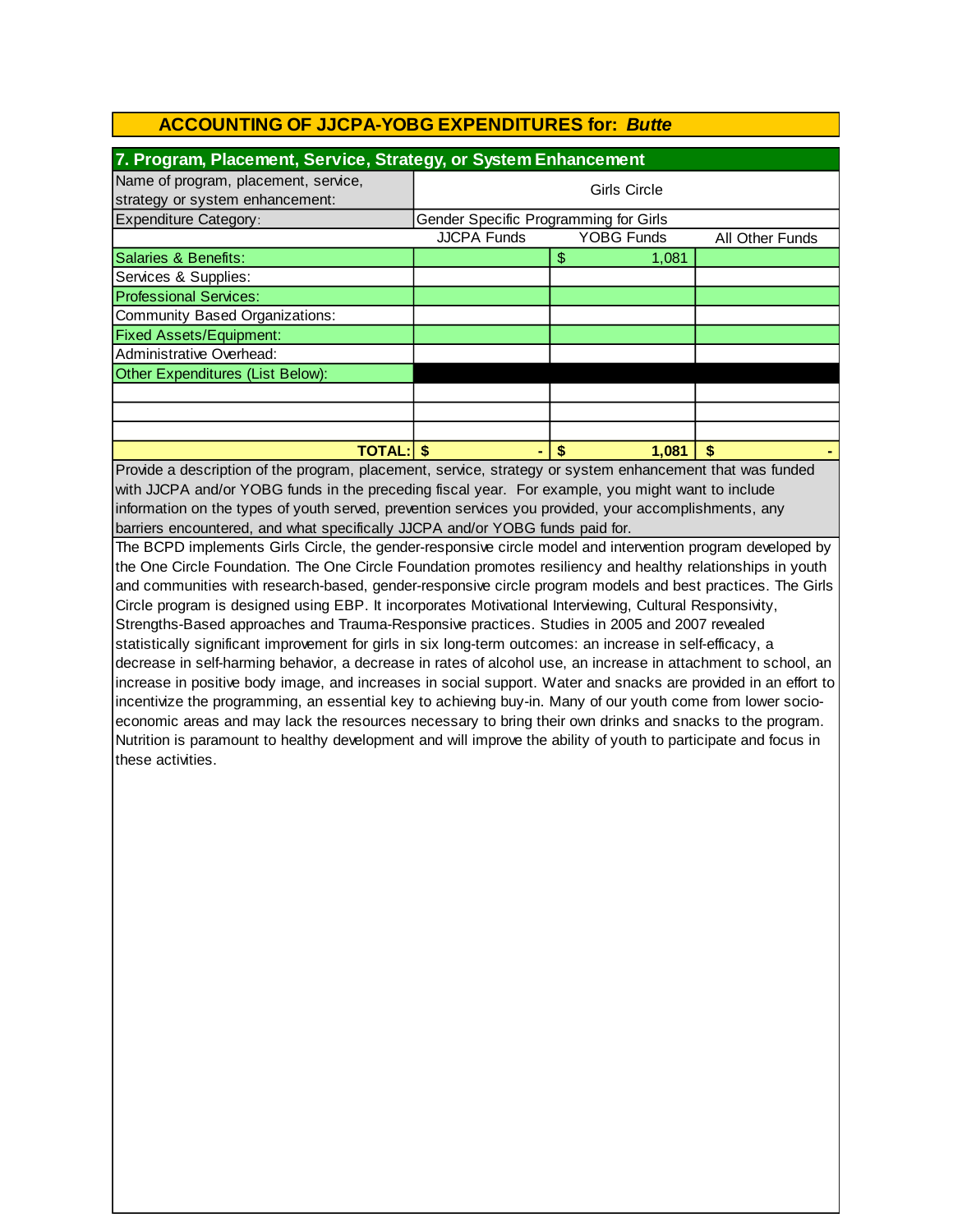| 8. Program, Placement, Service, Strategy, or System Enhancement         |                                |    |                   |                 |
|-------------------------------------------------------------------------|--------------------------------|----|-------------------|-----------------|
| Name of program, placement, service,<br>strategy or system enhancement: | <b>Recreational Activities</b> |    |                   |                 |
| <b>Expenditure Category:</b>                                            | <b>Recreational Activities</b> |    |                   |                 |
|                                                                         | <b>JJCPA Funds</b>             |    | <b>YOBG Funds</b> | All Other Funds |
| Salaries & Benefits:                                                    |                                | \$ | 29,586            |                 |
| Services & Supplies:                                                    |                                | \$ | 1,724             |                 |
| <b>Professional Services:</b>                                           |                                |    |                   |                 |
| Community Based Organizations:                                          |                                |    |                   |                 |
| <b>Fixed Assets/Equipment:</b>                                          |                                |    |                   |                 |
| Administrative Overhead:                                                |                                |    |                   |                 |
| Other Expenditures (List Below):                                        |                                |    |                   |                 |
|                                                                         |                                |    |                   |                 |
|                                                                         |                                |    |                   |                 |
|                                                                         |                                |    |                   |                 |
| <b>TOTAL:</b>                                                           |                                | S  | 31,310            | S               |

Provide a description of the program, placement, service, strategy or system enhancement that was funded with JJCPA and/or YOBG funds in the preceding fiscal year. For example, you might want to include information on the types of youth served, prevention services you provided, your accomplishments, any barriers encountered, and what specifically JJCPA and/or YOBG funds paid for.

The BCPD has developed a youth sports team named "The Defenders". The goal is to provide the youth with an opportunity to participate in approximately four different sporting events per year. In addition to coaching the teams, Probation Officers play on them with the youth. Studies indicate that formal youth mentoring programs can promote positive outcomes such as improved self-esteem, social skills and knowledge of career opportunities. The primary goal of this program is to assist the youth in developing pro-social skills and competencies, replace aggression tendencies with more acceptable choices, and to provide opportunities to practice these newly acquired skills. Water and snacks are provided in an effort to incentivize the programming, an essential key to achieving buy-in. Many of our youth come from lower socio-economic areas and may lack the resources necessary to bring their own drinks and snacks to the program. Nutrition is paramount to healthy development and will improve the ability of youth to participate and focus in these activities.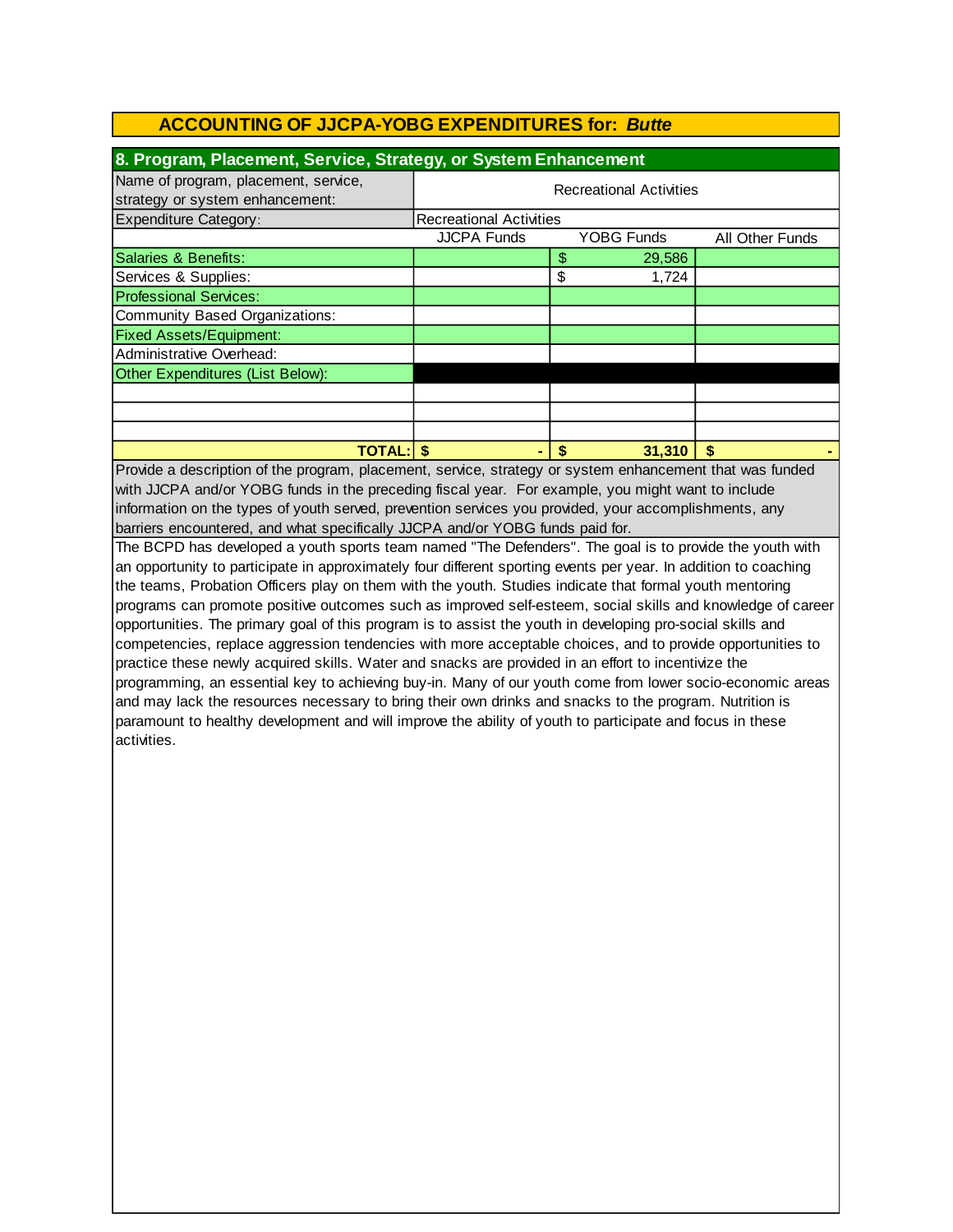| 9. Program, Placement, Service, Strategy, or System Enhancement         |                            |    |                            |                 |
|-------------------------------------------------------------------------|----------------------------|----|----------------------------|-----------------|
| Name of program, placement, service,<br>strategy or system enhancement: |                            |    | <b>Vocational Training</b> |                 |
| <b>Expenditure Category:</b>                                            | <b>Vocational Training</b> |    |                            |                 |
|                                                                         | <b>JJCPA Funds</b>         |    | <b>YOBG Funds</b>          | All Other Funds |
| Salaries & Benefits:                                                    |                            | \$ | 7,018                      |                 |
| Services & Supplies:                                                    |                            | \$ | 13,372                     |                 |
| <b>Professional Services:</b>                                           |                            |    |                            |                 |
| Community Based Organizations:                                          |                            |    |                            |                 |
| <b>Fixed Assets/Equipment:</b>                                          |                            |    |                            |                 |
| Administrative Overhead:                                                |                            |    |                            |                 |
| Other Expenditures (List Below):                                        |                            |    |                            |                 |
|                                                                         |                            |    |                            |                 |
|                                                                         |                            |    |                            |                 |
|                                                                         |                            |    |                            |                 |
| <b>TOTAL: S</b>                                                         |                            |    | 20,390                     | S               |

Provide a description of the program, placement, service, strategy or system enhancement that was funded with JJCPA and/or YOBG funds in the preceding fiscal year. For example, you might want to include information on the types of youth served, prevention services you provided, your accomplishments, any barriers encountered, and what specifically JJCPA and/or YOBG funds paid for.

The BCPD, in coordination with the BCOE Regional Occupational Program (ROP), has introduced a vocational training class in welding for longer-term commitment youth. The curriculum is developed by the BCOE/ROP welding instructor with the goal of readying participating youth for extended educational or vocational opportunities. Youth learn shop safety, project planning, and basic welding and metal manufacturing techniques. This project is designed to generate knowledge and evidenced-based vocational rehabilitation practices that improve employment rates, and quality of employment for youth. Other vocational training provided.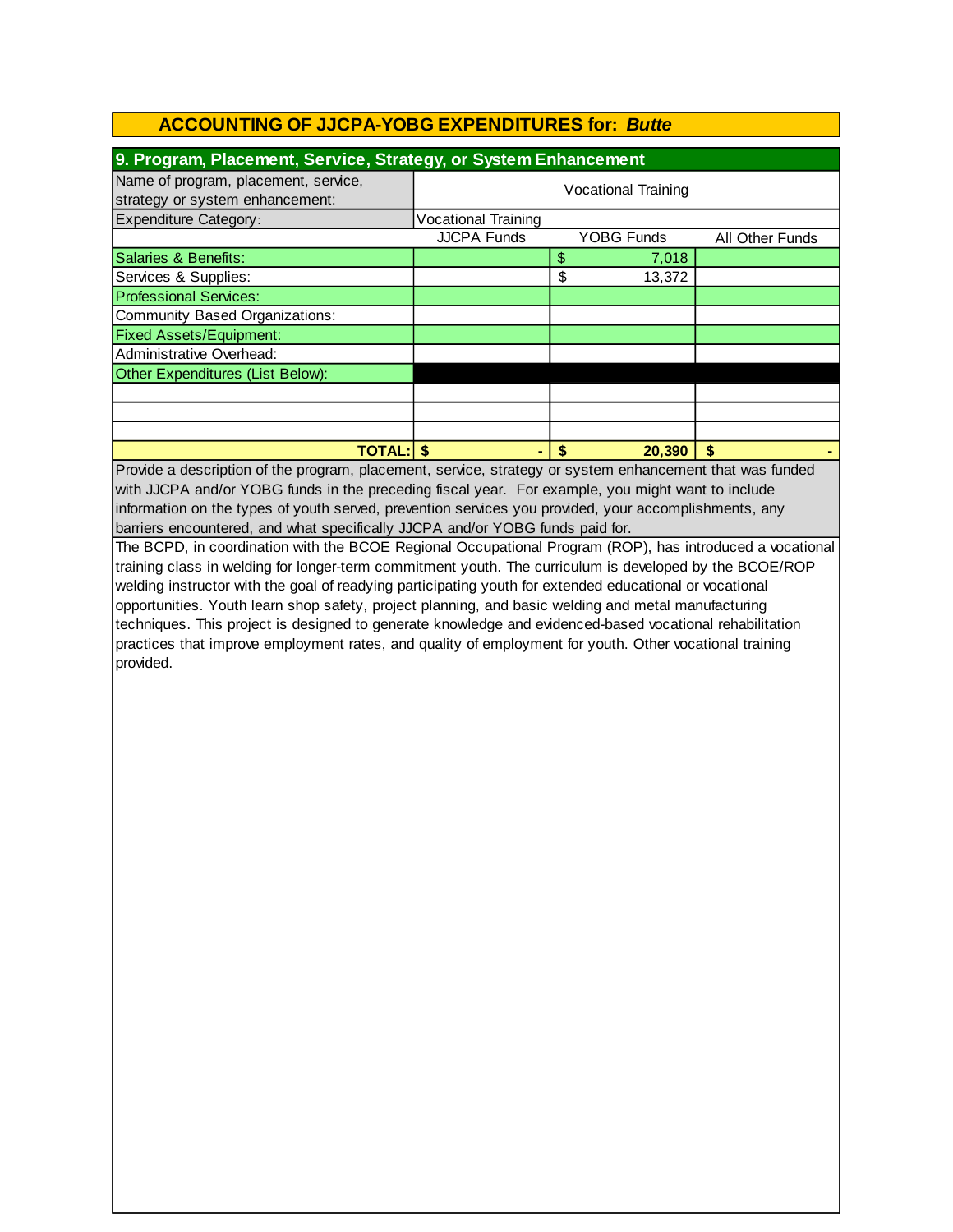| 10. Program, Placement, Service, Strategy, or System Enhancement        |                          |                          |                 |  |
|-------------------------------------------------------------------------|--------------------------|--------------------------|-----------------|--|
| Name of program, placement, service,<br>strategy or system enhancement: |                          | <b>Community Service</b> |                 |  |
| <b>Expenditure Category:</b>                                            | <b>Community Service</b> |                          |                 |  |
|                                                                         | <b>JJCPA Funds</b>       | <b>YOBG Funds</b>        | All Other Funds |  |
| Salaries & Benefits:                                                    |                          | 3,865<br>\$              |                 |  |
| Services & Supplies:                                                    |                          |                          |                 |  |
| <b>Professional Services:</b>                                           |                          |                          |                 |  |
| Community Based Organizations:                                          |                          |                          |                 |  |
| <b>Fixed Assets/Equipment:</b>                                          |                          |                          |                 |  |
| Administrative Overhead:                                                |                          |                          |                 |  |
| Other Expenditures (List Below):                                        |                          |                          |                 |  |
|                                                                         |                          |                          |                 |  |
|                                                                         |                          |                          |                 |  |
|                                                                         |                          |                          |                 |  |
| <b>TOTAL:</b>                                                           |                          | 3,865<br>S               | \$              |  |

Provide a description of the program, placement, service, strategy or system enhancement that was funded with JJCPA and/or YOBG funds in the preceding fiscal year. For example, you might want to include information on the types of youth served, prevention services you provided, your accomplishments, any barriers encountered, and what specifically JJCPA and/or YOBG funds paid for.

The BCPD has adopted the local Riverbend Park, which youth and Probation Officers together work to restore and maintain. Duties include clean up sessions at least three times per year, as well as regular maintenance activities. Youth also work to eradicate graffiti in other local parks. This provides youth the opportunity to give back, improving their connections to the communities in which they live. Participating in the community helps youth develop pro-social skills and evaluations of programs that mentor youth have provided evidence that quality relationships can lead to positive outcomes. Water and snacks are provided in an effort to incentivize the programming, an essential key to achieving buy-in. Many of our youth come from lower socio-economic areas and may lack the resources necessary to bring their own drinks and snacks to the program. Nutrition is paramount to healthy development and will improve the ability of youth to participate and focus in these activities.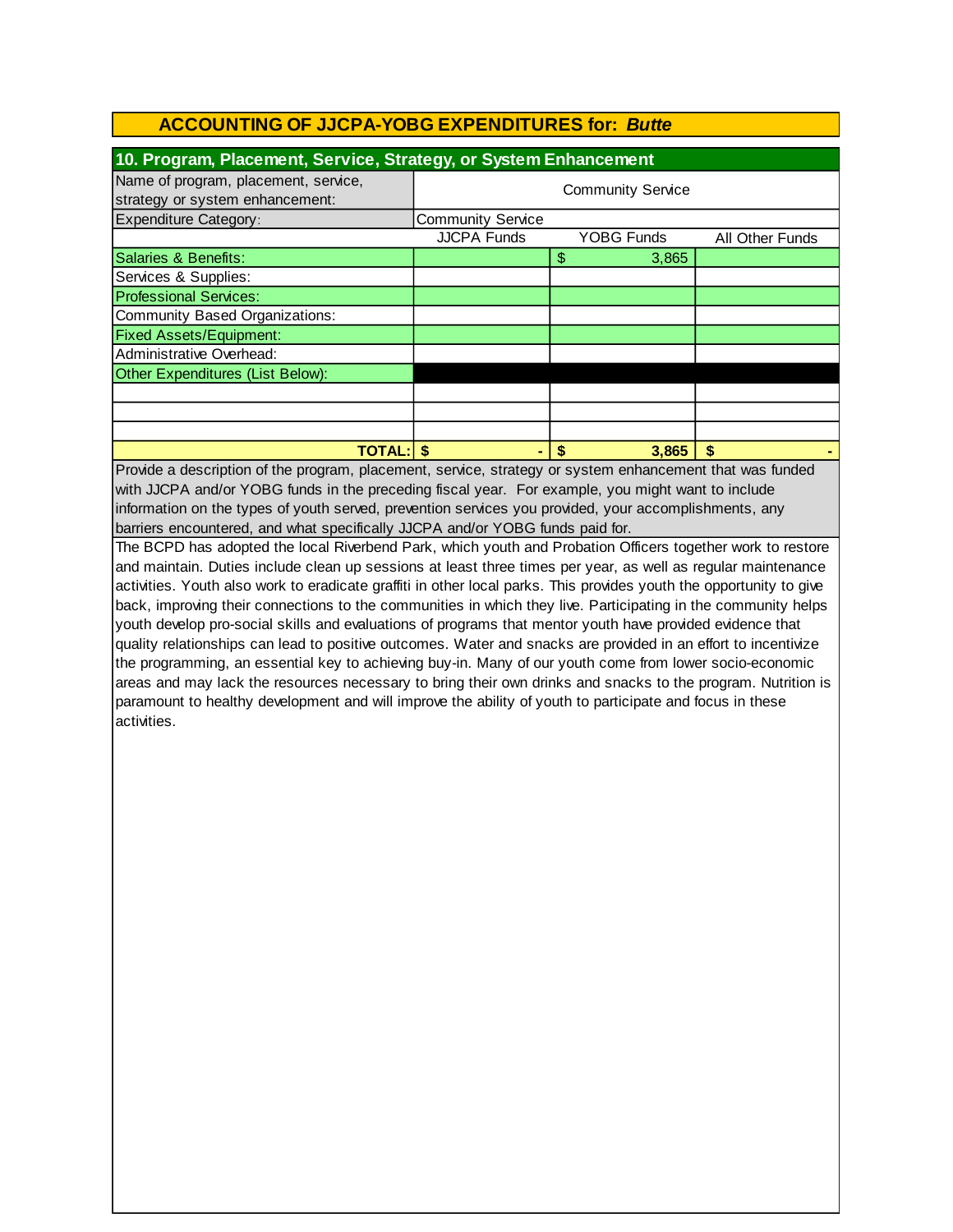| 11. Program, Placement, Service, Strategy, or System Enhancement        |                             |    |                   |                 |
|-------------------------------------------------------------------------|-----------------------------|----|-------------------|-----------------|
| Name of program, placement, service,<br>strategy or system enhancement: | Evidence Based Practices    |    |                   |                 |
| <b>Expenditure Category:</b>                                            | <b>Other Direct Service</b> |    |                   |                 |
|                                                                         | <b>JJCPA Funds</b>          |    | <b>YOBG Funds</b> | All Other Funds |
| Salaries & Benefits:                                                    |                             | \$ | 14,114            |                 |
| Services & Supplies:                                                    |                             | \$ | 1,754             |                 |
| <b>Professional Services:</b>                                           |                             |    |                   |                 |
| Community Based Organizations:                                          |                             |    |                   |                 |
| <b>Fixed Assets/Equipment:</b>                                          |                             |    |                   |                 |
| Administrative Overhead:                                                |                             |    |                   |                 |
| Other Expenditures (List Below):                                        |                             |    |                   |                 |
|                                                                         |                             |    |                   |                 |
|                                                                         |                             |    |                   |                 |
|                                                                         |                             |    |                   |                 |
| <b>TOTAL:</b> I                                                         |                             | S  | 15,868            | S               |

with JJCPA and/or YOBG funds in the preceding fiscal year. For example, you might want to include information on the types of youth served, prevention services you provided, your accomplishments, any barriers encountered, and what specifically JJCPA and/or YOBG funds paid for. Provide a description of the program, placement, service, strategy or system enhancement that was funded

Some of the Evidence-Based Practices the Probation has implemented are Courage to Change, Moral Reconation Therapy (MRT), and Strengthening Families. The Courage to Change program is an Interactive Journaling approach that offers a change-focused, participant-driven resource for effectively guiding targeted populations through the process of life change. MRT is an evidence-based systematic treatment strategy that seeks to decrease recidivism among juvenile and adult criminal offenders by increasing moral reasoning.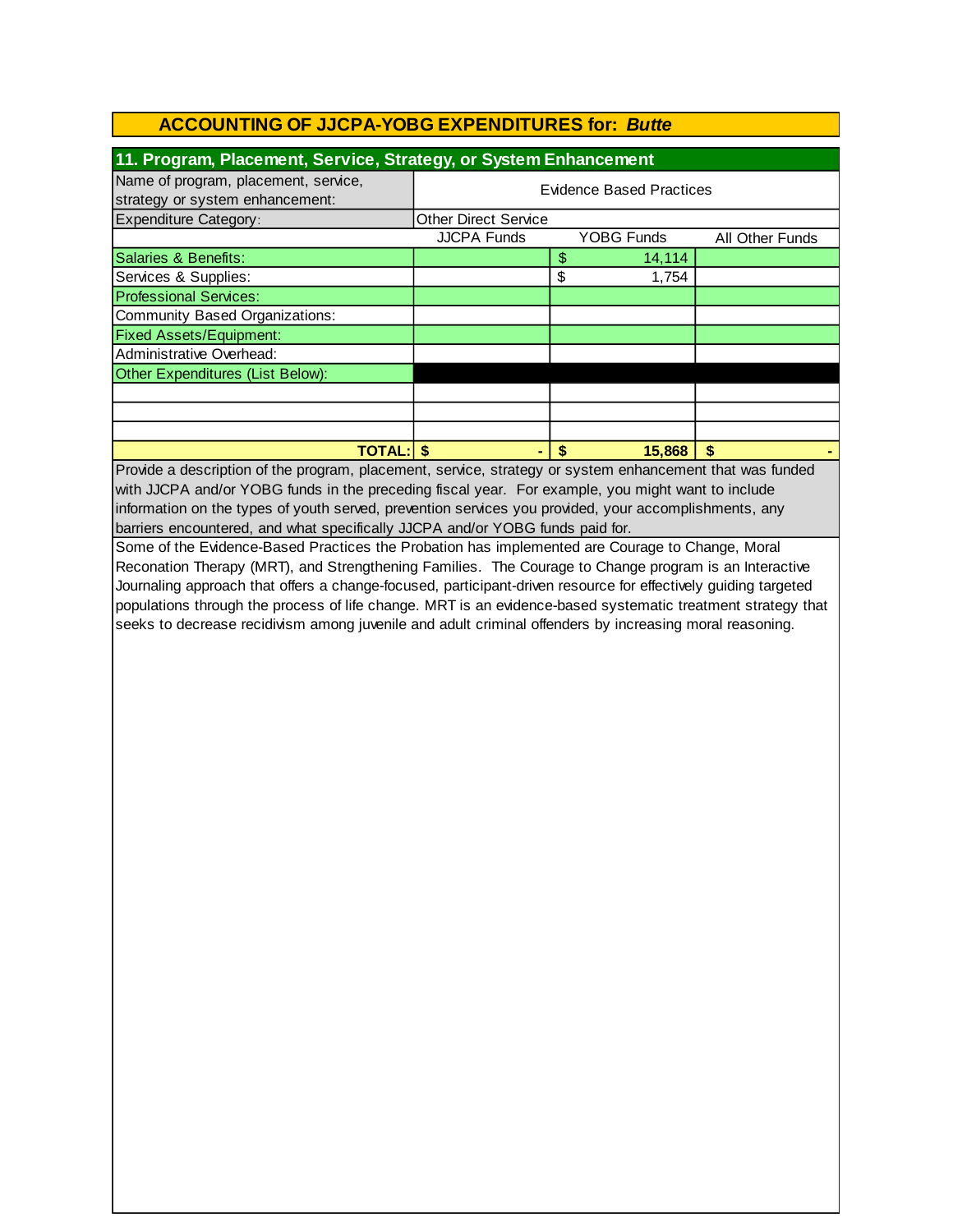| 12. Program, Placement, Service, Strategy, or System Enhancement        |                                       |    |                   |                 |
|-------------------------------------------------------------------------|---------------------------------------|----|-------------------|-----------------|
| Name of program, placement, service,<br>strategy or system enhancement: | <b>Strengthening Families Program</b> |    |                   |                 |
| Expenditure Category:                                                   | <b>Parenting Education</b>            |    |                   |                 |
|                                                                         | <b>JJCPA Funds</b>                    |    | <b>YOBG Funds</b> | All Other Funds |
| Salaries & Benefits:                                                    |                                       | \$ | 183,021           |                 |
| Services & Supplies:                                                    |                                       | \$ | 8,642             |                 |
| <b>Professional Services:</b>                                           |                                       |    |                   |                 |
| Community Based Organizations:                                          |                                       |    |                   |                 |
| <b>Fixed Assets/Equipment:</b>                                          |                                       |    |                   |                 |
| Administrative Overhead:                                                |                                       |    |                   |                 |
| Other Expenditures (List Below):                                        |                                       |    |                   |                 |
|                                                                         |                                       |    |                   |                 |
|                                                                         |                                       |    |                   |                 |
|                                                                         |                                       |    |                   |                 |
| <b>TOTAL: S</b>                                                         |                                       | S  | 191,663           | S               |

Provide a description of the program, placement, service, strategy or system enhancement that was funded with JJCPA and/or YOBG funds in the preceding fiscal year. For example, you might want to include information on the types of youth served, prevention services you provided, your accomplishments, any barriers encountered, and what specifically JJCPA and/or YOBG funds paid for.

The BCPD trains staff in the implementation of the Strengthening Families Program (SFP). The SFP is a nationally and internationally recognized parent and family strengthening program for high-risk as well as general population families. SFP is an evidence-based family skills training program and has been found to significantly reduce problem behaviors, delinquency and alcohol and drug use in youth. It also improves social competencies and school performance. The program is designed to decrease the maltreatment of children as parents strengthen the bond with their children and learn effective parenting skills. It was originally developed for substance abusing parents. A family meal is provided at each SFP session. Sharing a meal together can increase family well-being by encouraging communication and interaction and allowing families to bond together as a unit to provide reciprocal care, emotional support, hope, encouragement, and guidance. It provides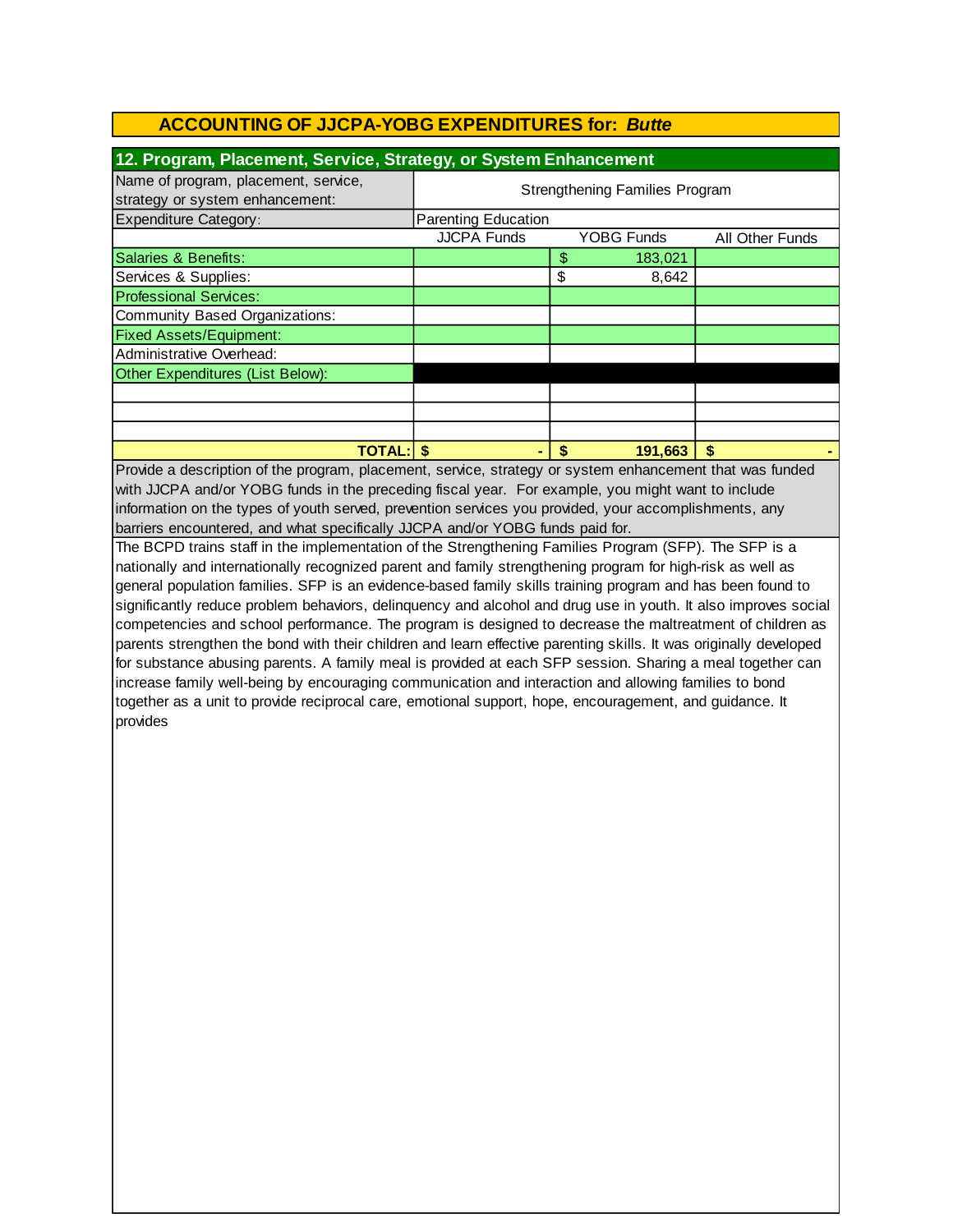| 13. Program, Placement, Service, Strategy, or System Enhancement        |                        |    |                   |                        |
|-------------------------------------------------------------------------|------------------------|----|-------------------|------------------------|
| Name of program, placement, service,<br>strategy or system enhancement: | Job Readiness Training |    |                   |                        |
| <b>Expenditure Category:</b>                                            | Job Readiness Training |    |                   |                        |
|                                                                         | <b>JJCPA Funds</b>     |    | <b>YOBG Funds</b> | <b>All Other Funds</b> |
| Salaries & Benefits:                                                    |                        | \$ | 3,885             |                        |
| Services & Supplies:                                                    |                        | \$ | 812               |                        |
| <b>Professional Services:</b>                                           |                        |    |                   |                        |
| Community Based Organizations:                                          |                        |    |                   |                        |
| <b>Fixed Assets/Equipment:</b>                                          |                        |    |                   |                        |
| Administrative Overhead:                                                |                        |    |                   |                        |
| Other Expenditures (List Below):                                        |                        |    |                   |                        |
|                                                                         |                        |    |                   |                        |
|                                                                         |                        |    |                   |                        |
|                                                                         |                        |    |                   |                        |
| <b>TOTAL: S</b>                                                         |                        |    | 4,697             | S                      |

Provide a description of the program, placement, service, strategy or system enhancement that was funded with JJCPA and/or YOBG funds in the preceding fiscal year. For example, you might want to include information on the types of youth served, prevention services you provided, your accomplishments, any barriers encountered, and what specifically JJCPA and/or YOBG funds paid for.

The BCPD Job Readiness program provides youth the ability to develop practical job skills, expand pro-social attitudes and opportunities, strengthen confidence to find employment, and cultivate meaningful community partnerships. Through this program, two Probation Officers teach youth to knit caps to donate to our local hospitals. The Butte Humane Society and SPCA teach juveniles how to train dogs using positive reinforcement and a clicker. The work with the animals helps youth gain a better understanding of how the Humane Society works and how they can serve their community. Chico Parks offers youth work sessions that provide an educational experience in habitat restoration, vegetation management, public issues and more. Through the Job Readiness Program, the BCPD provides youth with the opportunity to participate in positive, pro-social activities within the community. Water and snacks are provided in an effort to incentivize the programming, an essential key to achieving buy-in. Many of our youth come from lower socio-economic areas and may lack the resources necessary to bring their own drinks and snacks to the program. Nutrition is paramount to healthy development and will improve the ability of youth to participate and focus in these activities.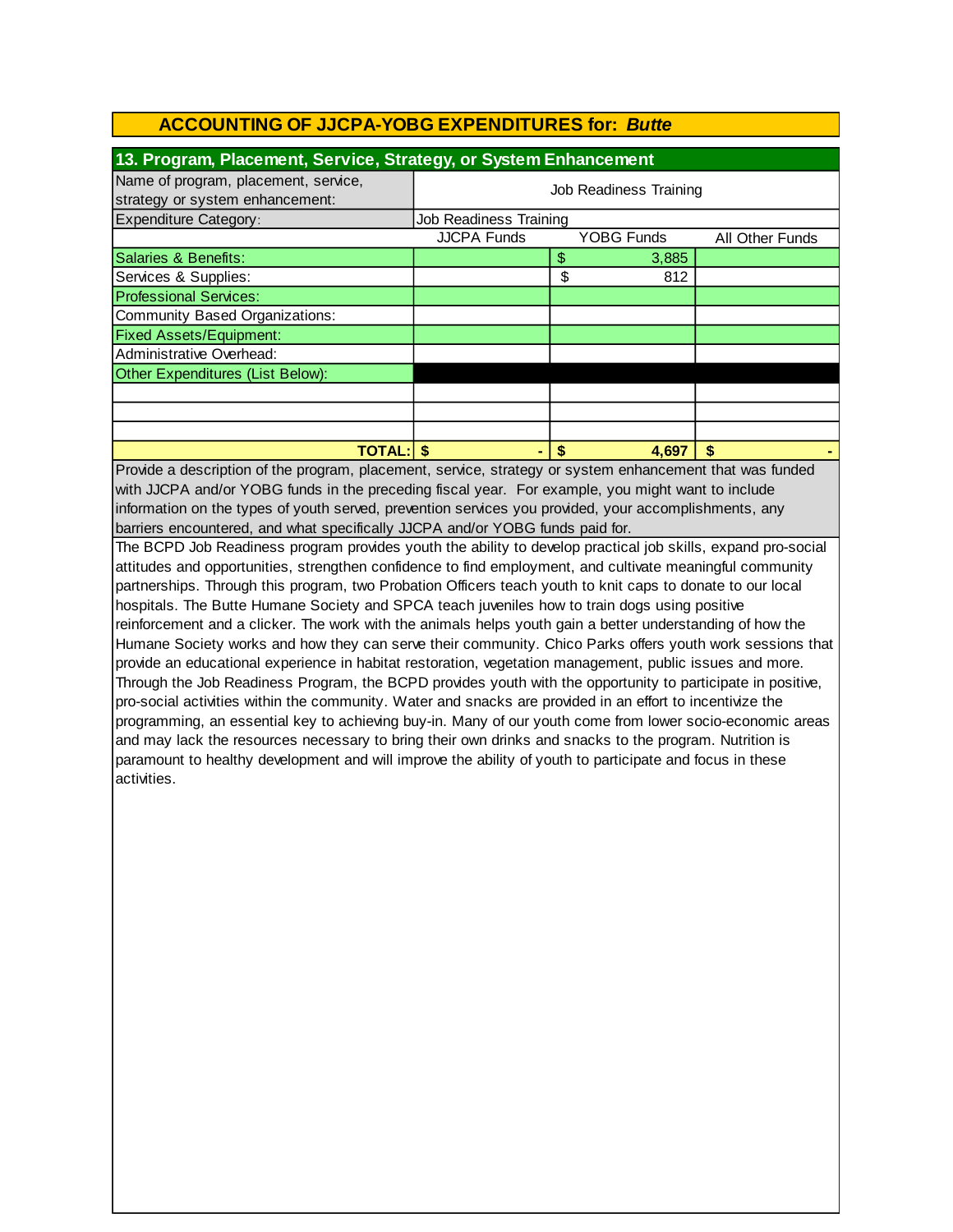# Other Expenditures (List Below): **TOTAL: \$ - \$ 3,135 \$ -** Services & Supplies: Professional Services: Community Based Organizations: Fixed Assets/Equipment: Administrative Overhead: **ACCOUNTING OF JJCPA-YOBG EXPENDITURES for:** *Butte* **14. Program, Placement, Service, Strategy, or System Enhancement** Name of program, placement, service,<br>
strategy or system enhancement:<br>
Carden and Bird Project Expenditure Category: <br>
Other Direct Service JJCPA Funds YOBG Funds All Other Funds Salaries & Benefits: \$ 3,135

Provide a description of the program, placement, service, strategy or system enhancement that was funded with JJCPA and/or YOBG funds in the preceding fiscal year. For example, you might want to include information on the types of youth served, prevention services you provided, your accomplishments, any barriers encountered, and what specifically JJCPA and/or YOBG funds paid for.

Juvenile Hall operates a small garden project in the secure perimeter of the facility as a method to teach youth the skills of gardening. Youth work under the supervision of staff to plan the garden, build planter boxes, build irrigation systems, prepare soils, plant various fruits and vegetables and harvest the ripened fruits and vegetables. The harvest is incorporated into meals in the Juvenile Hall facility. Additionally, the BCPD has looked into starting a homing pigeon club in a semi-secure portion of the facility grounds. The pigeon project will teach youth to plan for the care of the birds, train them and prepare them for racing. Youth will work with staff in all aspects of building the pigeon enclosures, managing the dietary needs of the birds, executing a training regimen, record keeping, etc. The birds will eventually compete alongside and against other pigeon clubs in racing/ timed returns to the facility. An additional allotment of 100 hours of staff time will be dedicated to this project annually.

The BCPD has implemented a Fresh Start program that complements the garden project. The youth harvest the garden and set up a small farmer's market style booth that is open to the public for the purchase of produce and flowers. The program provides youth with opportunities to develop life skills, increase work readiness and self-efficiency, develop critical thinking skills, increase job and education skills, and improve the connection with their communities. Funds generated are used by the youth to pay restitution to their victims. Restitution, a monetary payment by the youth to the victim for the harm resulting from the offense, allows the youth to express guilt in a concrete manner. It provides an alternative sanction with far less cost than incarceration. Youth attitudes and behaviors can be changed from anti-social to pro-social by the use of accountability and treatment. Probation Officers will use Motivational Interviewing techniques while working with youth. Evaluations of programs that mentor youth have provided evidence that quality relationships can lead to positive outcomes.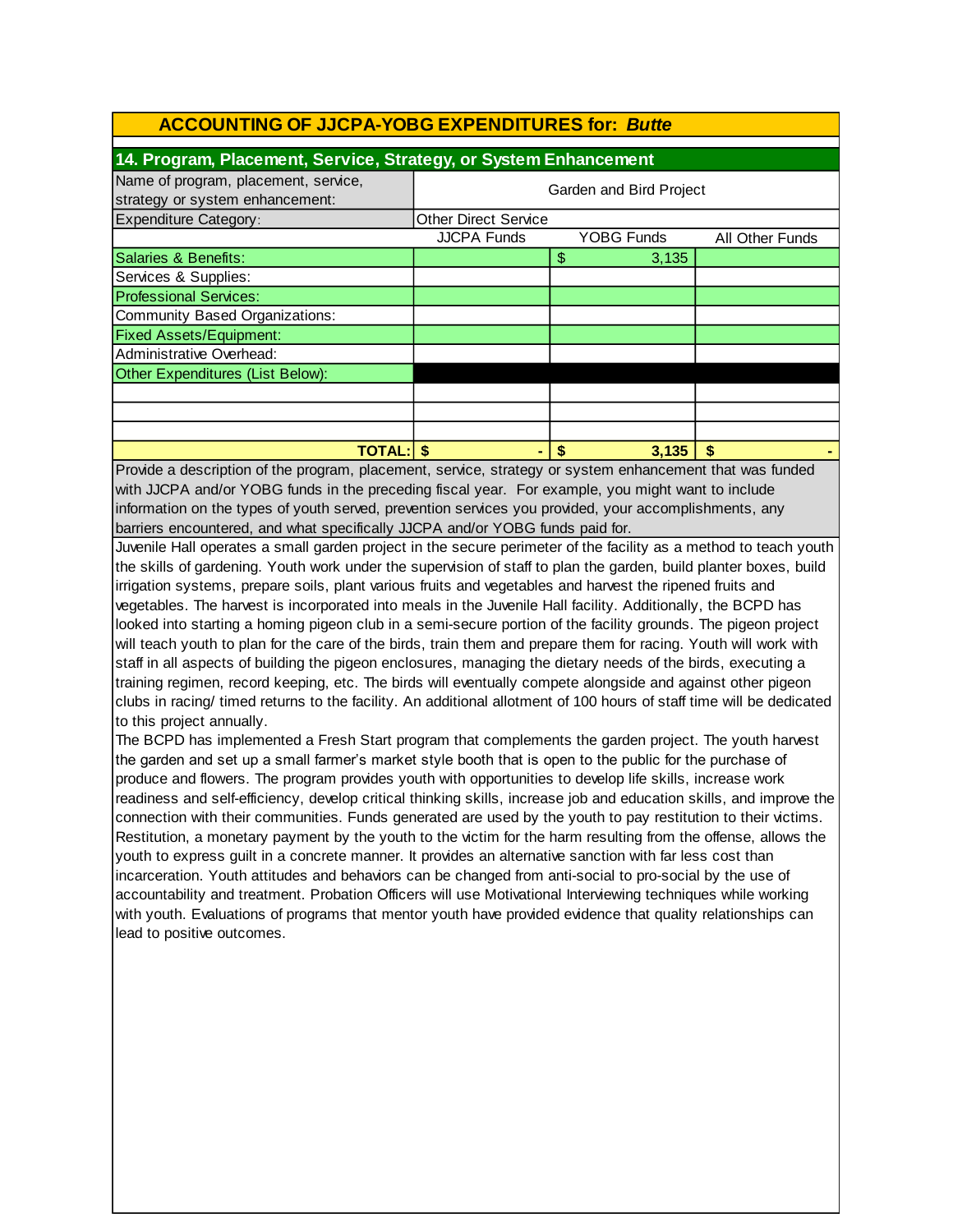| 15. Program, Placement, Service, Strategy, or System Enhancement        |                    |                                                   |                 |  |
|-------------------------------------------------------------------------|--------------------|---------------------------------------------------|-----------------|--|
| Name of program, placement, service,<br>strategy or system enhancement: | Rebound Program    |                                                   |                 |  |
| <b>Expenditure Category:</b>                                            |                    | Life/Independent Living Skills Training/Education |                 |  |
|                                                                         | <b>JJCPA Funds</b> | YOBG Funds                                        | All Other Funds |  |
| Salaries & Benefits:                                                    |                    | \$<br>10,151                                      |                 |  |
| Services & Supplies:                                                    |                    |                                                   |                 |  |
| <b>Professional Services:</b>                                           |                    |                                                   |                 |  |
| Community Based Organizations:                                          |                    |                                                   |                 |  |
| <b>Fixed Assets/Equipment:</b>                                          |                    |                                                   |                 |  |
| Administrative Overhead:                                                |                    |                                                   |                 |  |
| Other Expenditures (List Below):                                        |                    |                                                   |                 |  |
|                                                                         |                    |                                                   |                 |  |
|                                                                         |                    |                                                   |                 |  |
|                                                                         |                    |                                                   |                 |  |
| <b>TOTAL: S</b>                                                         |                    | 10,151<br>S                                       | S               |  |

with JJCPA and/or YOBG funds in the preceding fiscal year. For example, you might want to include information on the types of youth served, prevention services you provided, your accomplishments, any barriers encountered, and what specifically JJCPA and/or YOBG funds paid for. Provide a description of the program, placement, service, strategy or system enhancement that was funded

The Rebound Diversion Program focuses on providing information to youth and their parent(s) regarding community based programs that are available to keep youth engaged in positive environments and activities. In this recidivism-based program, youth reflect on the various reasons for their referral and what they could have done differently to avoid being in the criminal justice system. In addition to the monthly classes, presenters from different community agencies come in and provide information to the youth and their parents as well.